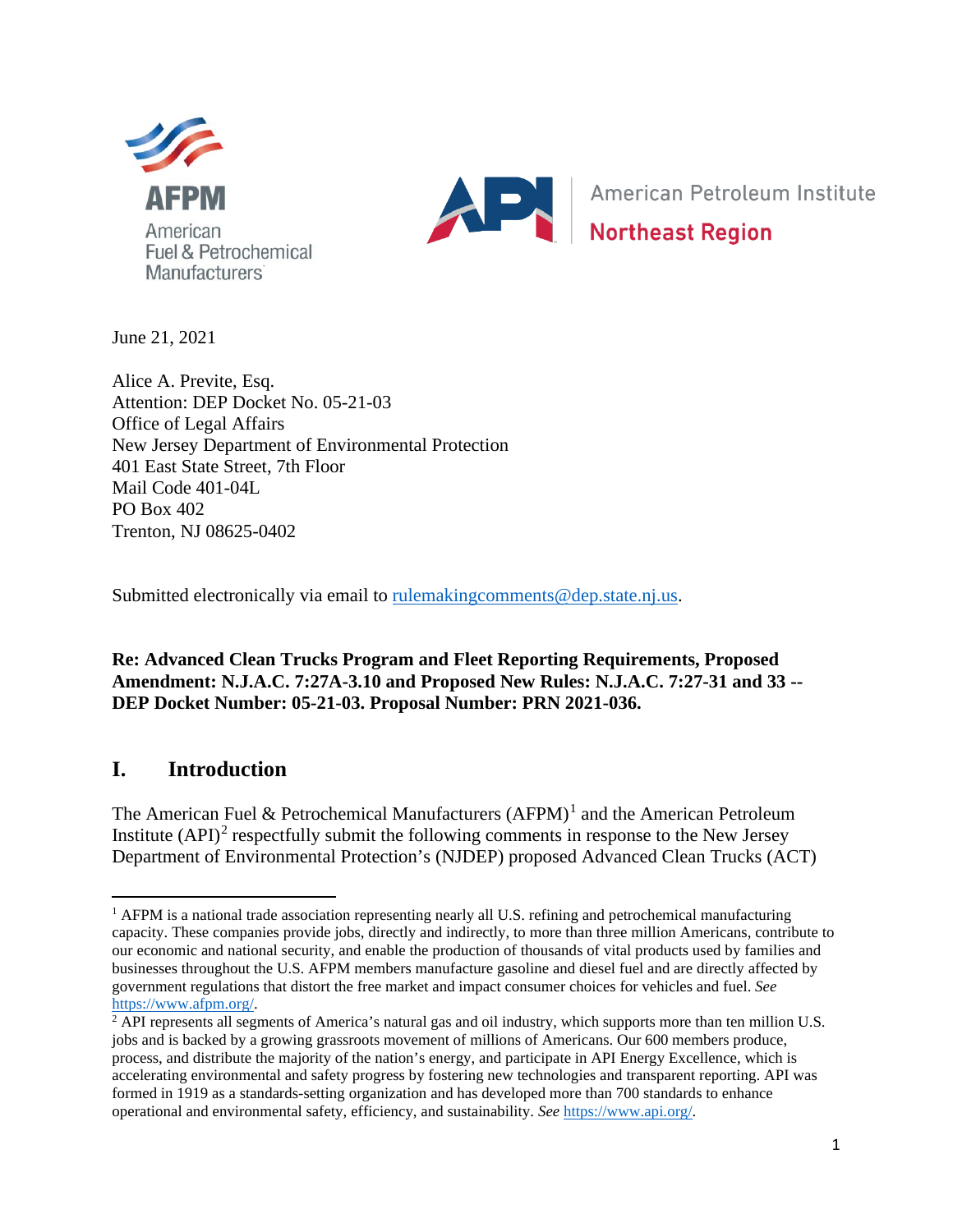Program and Fleet Reporting Requirements. AFPM and API appreciate the opportunity to provide these comments and commend NJDEP for their willingness to solicit and consider input and feedback from a variety of stakeholders.

In the state of New Jersey, the oil and gas industry supports 78,600 workers and contributes \$21.6 billion to the economy of New Jersey.<sup>[3](#page-1-0)</sup>

Collectively, our members have invested billions of dollars to make fuels cleaner and more efficient. According to the U.S. Environmental Protection Agency (EPA), "new heavy-duty trucks and buses are roughly 99 percent cleaner than 1970 models."[4](#page-1-1) Moreover, since 1975, fuel economy has nearly doubled while average horsepower has increased by 7[5](#page-1-2) percent.<sup>5</sup> Since 2004, the fuel economy of new cars, trucks, and SUVs has increased 29 percent, and their related carbon dioxide emissions have dropped 24 percent. [6](#page-1-3)

The trucking sector has seen similar efficiency gains. If total fuel consumed, total miles traveled, and total tons shipped are considered holistically, an average payload-specific fuel consumption for the entire medium- and heavy-duty fleet can be calculated for the sector. The chart below shows this metric presented as gallon/ton-mile from 19[7](#page-1-4)5 to  $2005$ .<sup>7</sup> The amount of fuel required to move one ton a of freight over a distance of one mile has been reduced by more than half over this period.



<span id="page-1-0"></span><sup>&</sup>lt;sup>3</sup> IMPLAN 2019 for the State of New Jersey.

[https://nepis.epa.gov/Exe/ZyPDF.cgi?Dockey=P1010U68.pdf.](https://nepis.epa.gov/Exe/ZyPDF.cgi?Dockey=P1010U68.pdf)

<span id="page-1-1"></span><sup>4</sup> "History of Reducing Air Pollution from Transportation in the United States," U.S. Environmental Protection Agency, [https://www.epa.gov/transportation-air-pollution-and-climate-change/accomplishments-and-success-air](https://www.epa.gov/transportation-air-pollution-and-climate-change/accomplishments-and-success-air-pollution-transportation)[pollution-transportation.](https://www.epa.gov/transportation-air-pollution-and-climate-change/accomplishments-and-success-air-pollution-transportation)

<span id="page-1-2"></span><sup>&</sup>lt;sup>5</sup> See "The 2020 EPA Automotive Trends Report: Greenhouse Gas Emissions, Fuel Economy, and Technology Since 1975," U.S. Environmental Protection Agency, January 2021,

<span id="page-1-3"></span><sup>6</sup> *See* U.S. Environmental Protection Agency, The EPA Automotive Trends Reports, [https://www.epa.gov/automotive-trends.](https://www.epa.gov/automotive-trends)

<span id="page-1-4"></span><sup>7</sup> *See* National Research Council 2010. Technologies and Approaches to Reducing the Fuel Consumption of Medium- and Heavy-Duty Vehicles. Washington, DC: The National Academies Press. [https://doi.org/10.17226/12845.](https://doi.org/10.17226/12845)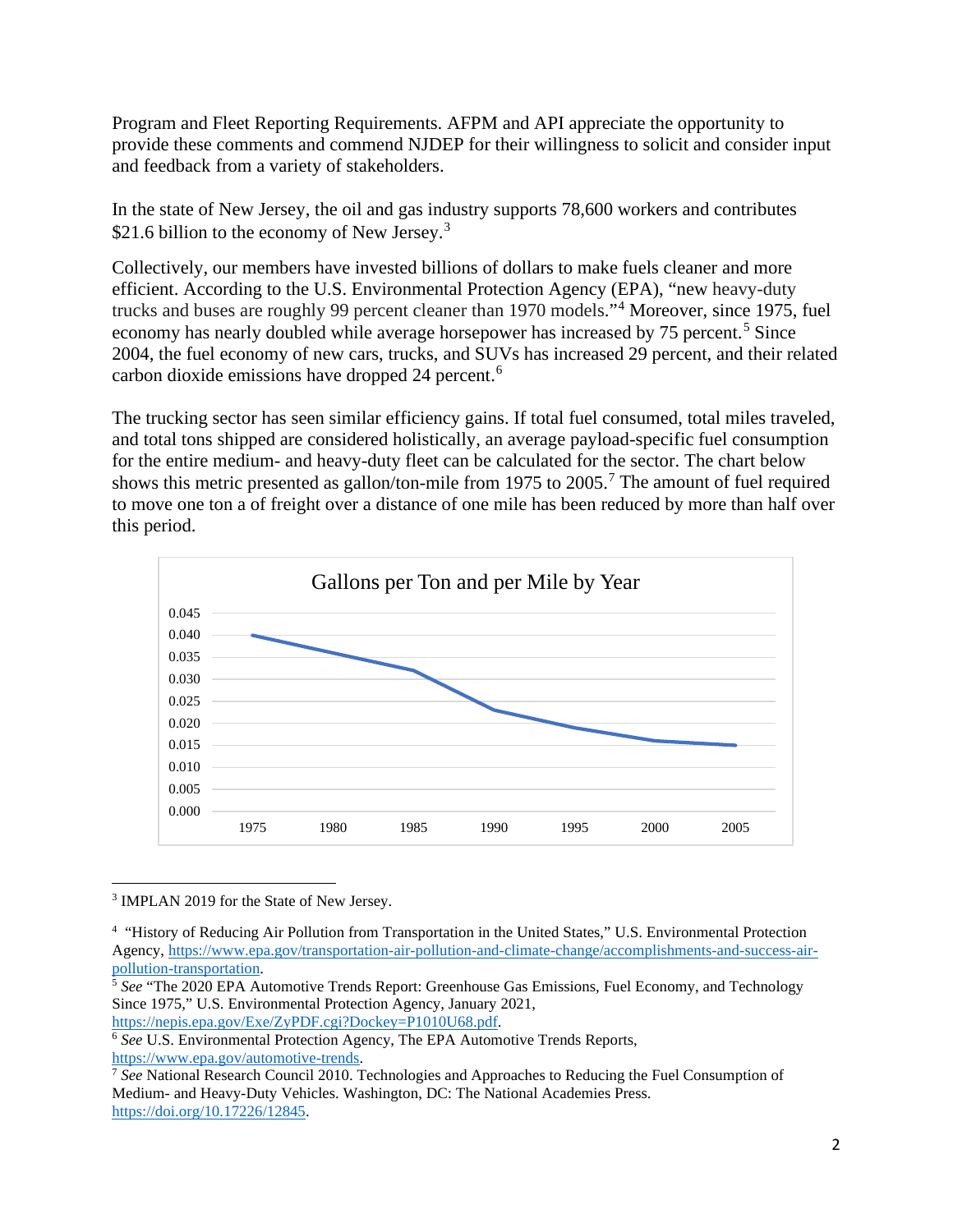Further, the refining industry has reduced the maximum sulfur content of highway diesel fuel from 5,000 ppm to 15 ppm. $8\text{ }$  $8\text{ }$  The refining industry also has reduced the annual average sulfur content of gasoline from 30 parts per million (ppm) to 10 ppm under the fuel property requirements in the EPA Tier 3 rulemaking implemented on January 1, 2017. Reduced sulfur content in diesel and gasoline has lowered fleet emissions in New Jersey and has enabled cleaner engine technologies.<sup>[9](#page-2-1)</sup> We also note that significant improvement in truck efficiencies from lightweighting to creating aerodynamic solutions for trucks and trailers are made possible by the petrochemicals our members produce.

Against this backdrop of a long history of technological innovation and improved efficiencies, AFPM and API believe state transportation policies should be realistic in nature, recognize the vital role liquid fuels have historically played and will continue to play, and – above all – preserve affordability and consumer choice. Generally speaking, these goals can be best achieved through free markets as opposed to market-distorting mandates, subsidies, or the imposition of unrealistic emissions or sales targets.

Moreover, New Jersey policymakers must recognize that New Jersey is, fundamentally, a unique state distinct from others geographically, economically, and socially. Adopting the ACT Program in New Jersey that was developed by California regulators with California's own unique attributes in mind is not the wisest approach. For example, New Jersey is approximately 150 miles long by 70 miles wide and can be serviced by companies that may forgo the requirements of the regulation by running their businesses out of Pennsylvania, Delaware, Maryland, or New York. In contrast, California is 560 miles from west to east and 1040 miles from south to north. The states to the east – Arizona and Nevada – are separated by a mountain range and significant distances from California's population centers. New Jersey's implementation of ACT will likely result in relocation of trucking businesses to neighboring states that do not have ZEV mandates for medium- and heavy-duty trucks and thus are capable of undercutting trucking companies based in New Jersey. This in turn will result in a loss of jobs and tax revenue in New Jersey that California never considered, and DEP has failed to quantify.

We believe that the best approach to achieving New Jersey's goal of reducing the environmental impacts of medium- and heavy-duty vehicles is to allow the EPA rules on medium- and heavyduty vehicle emissions to go into full effect rather than adopting expensive BEV mandates that will dramatically slow fleet turnover and the resulting emissions reductions that are being achieved under the federal standards. Furthermore, until New Jersey analyzes the state specific impacts of fleet turnover from adopting the proposed ACT rule and the ensuing impact on air quality (and take comment on its findings), the state is without the legal authority to finalize the proposed ACT rule.

<span id="page-2-0"></span><sup>8</sup> *See* U.S. EPA Diesel Fuel Standards and Rulemakings, [https://www.epa.gov/diesel-fuel-standards/diesel-fuel](https://www.epa.gov/diesel-fuel-standards/diesel-fuel-standards-and-rulemakings#:%7E:text=EPA%20began%20regulating%20diesel%20fuel,diesel%20fuel%20to%2015%20ppm)[standards-and-](https://www.epa.gov/diesel-fuel-standards/diesel-fuel-standards-and-rulemakings#:%7E:text=EPA%20began%20regulating%20diesel%20fuel,diesel%20fuel%20to%2015%20ppm)

[rulemakings#:~:text=EPA%20began%20regulating%20diesel%20fuel,diesel%20fuel%20to%2015%20ppm.](https://www.epa.gov/diesel-fuel-standards/diesel-fuel-standards-and-rulemakings#:%7E:text=EPA%20began%20regulating%20diesel%20fuel,diesel%20fuel%20to%2015%20ppm), accessed June 18, 2021.

<span id="page-2-1"></span><sup>&</sup>lt;sup>9</sup> Note: gasoline is included here as some medium-duty trucks use gasoline.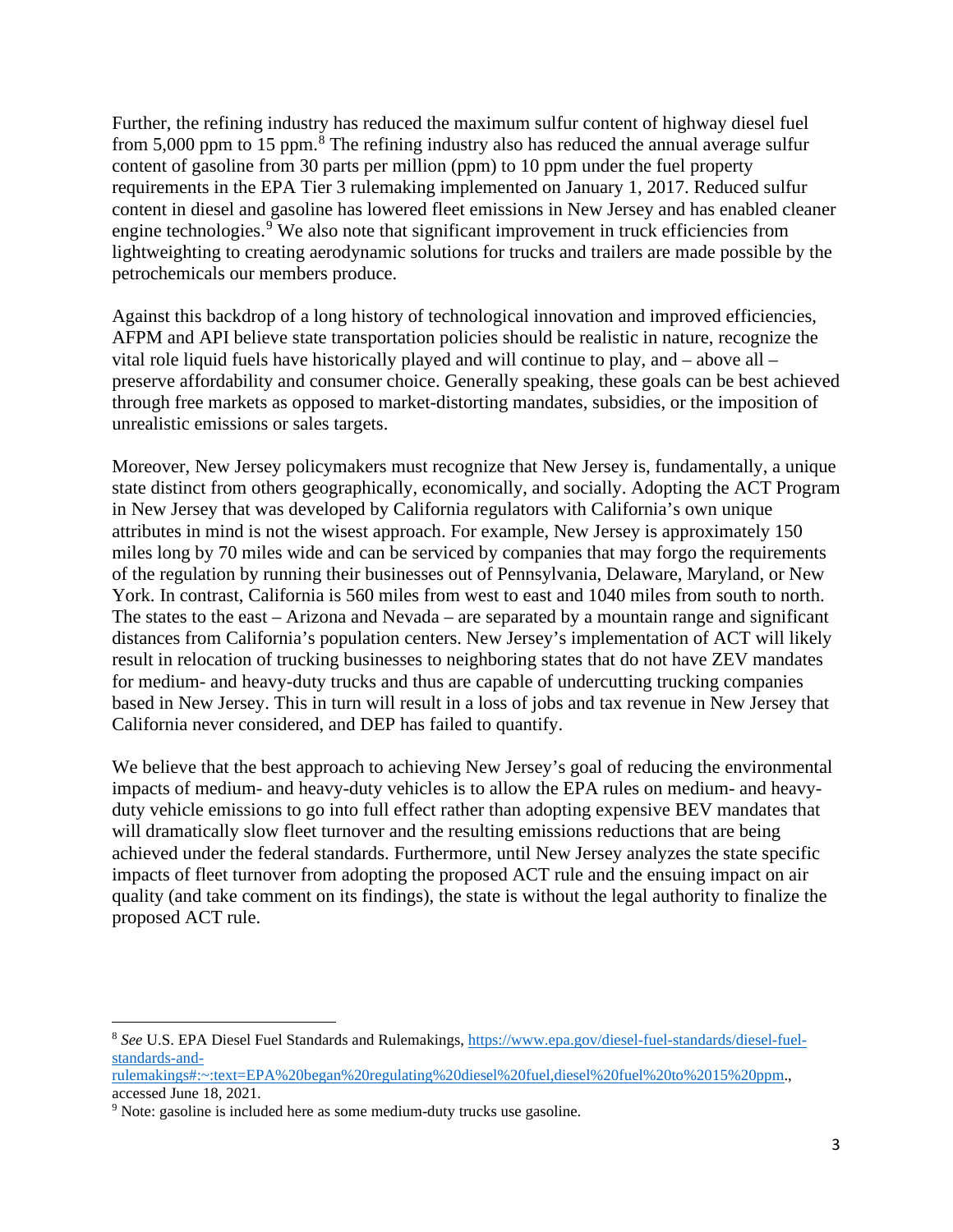# **II. Environmental Concerns with the Proposed ACT Rule**

Policymakers should compare the environmental, economic, and performance attributes of new diesel engine and natural gas truck technology to alternatives such as battery electric trucks (BET) when developing transportation sector policies. It is critical to employ a holistic approach using life-cycle analysis (LCA) that accounts for the greenhouse gas (GHG) emissions generated over the lifetime of a vehicle, including emissions associated with vehicle production, operation (recharging/refueling), required infrastructure modifications, and end of life disposal options.

Every transportation technology uses energy and impacts the environment in different ways throughout its lifecycle -- during the production, operation, and disposal of the vehicle. A single reliance on vehicle tailpipe emissions measurements results in a distorted and scientifically incomplete evaluation of the environmental performance of different powertrain technologies that should not be used for regulatory decision making.

#### • **A focus on battery electric medium- and heavy-duty vehicles ignores other technologies that may deliver earlier and more cost-effective solutions.**

NJDEP's proposed ACT rule states that it "*will require manufacturers of vehicles over 8,500 pounds gross vehicle weight rating (GVWR) to participate in a credit/deficit program intended to increase the percentage of zero-emission vehicles (ZEVs) sold in New Jersey.*" As with California's ACT rule, [10](#page-3-0) the NJDEP proposal also requires "*a one-time reporting in order to obtain information that will inform future decisions concerning further emission reductions from the transportation sector*."[11](#page-3-1)

The California Air Resources Board (CARB) writes in its Standardized Regulatory Impact Assessment (SRIA) that, "[t]he Proposed ACT Regulation will contribute to achieve the state's criteria pollutant and GHG reduction goals and cleaner technology targets…The Proposed ACT Regulation is needed to accelerate the transition to zero-emissions in the medium- and heavyduty vehicle sector."[12](#page-3-2)

We acknowledge that it is appropriate to reduce criteria pollutants in non-attainment areas and continue to increase efficiency in the transportation sector while also recognizing the need to consider the tradeoffs, for example the cost to the consumer, effects on the economy, infrastructure modification, freight hauling capacity, driver shortages, and consumer choice. However, as both the Western States Petroleum Association (WSPA) and the California South Coast Air Quality Management District (SCAQMD)<sup>[13](#page-3-3)</sup> have noted, the pursuit of these end goals must allow for the multiple technologies and strategies available now or in the process of being

<span id="page-3-0"></span><sup>&</sup>lt;sup>10</sup> California Air Resources Board, "Final Regulation Order,[" https://ww3.arb.ca.gov/regact/2019/act2019/fro2.pdf.](https://ww3.arb.ca.gov/regact/2019/act2019/fro2.pdf) <sup>11</sup> New Jersey, Advanced Clean Trucks Program and Fleet Reporting Requirements, p. 4.

<span id="page-3-2"></span><span id="page-3-1"></span><sup>12</sup> California Air Resources Board, Advanced Clean Trucks Regulation, Standardized Regulatory Impact Assessment, August 8, 2019[, https://ww3.arb.ca.gov/regact/2019/act2019/appc.pdf.](https://ww3.arb.ca.gov/regact/2019/act2019/appc.pdf)

<span id="page-3-3"></span><sup>13</sup> *See* SCAQMD encompasses Los Angeles County and the City of Los Angeles, Orange County, Riverside County and San Bernardino County, which includes nearly 11,000 square miles and 17 million residents [http://www.aqmd.gov/nav/about.](http://www.aqmd.gov/nav/about)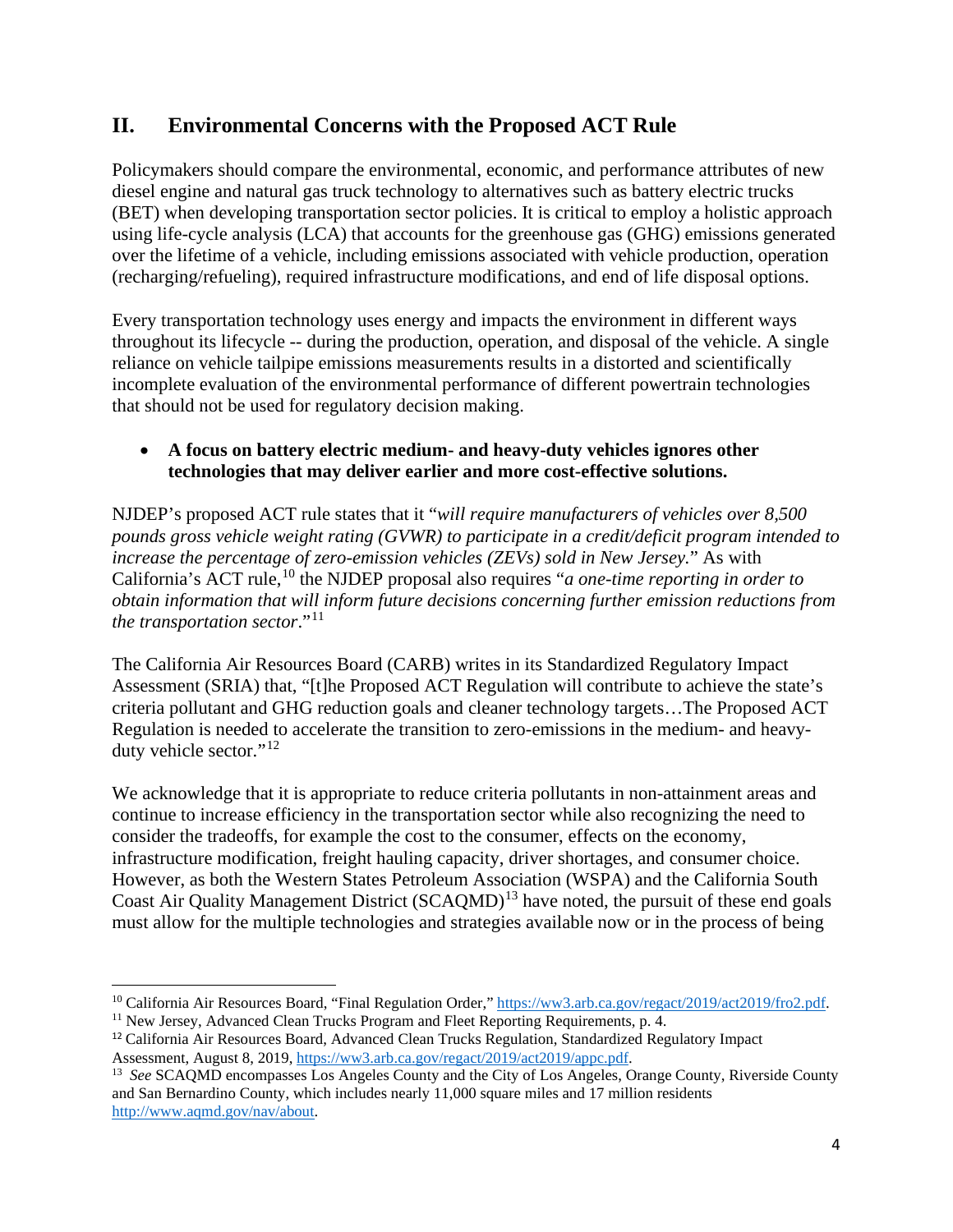implemented that have demonstrated cost-effectiveness and affordability for consumers.<sup>[14](#page-4-0),[15](#page-4-1)</sup> Mandating that future medium- and heavy-duty vehicles be equipped with "zero emissions technologies" ignores and could forgo the "near-zero" technology options that are currently commercially available, offer significant environmental benefits, are cost-effective, and are feasible across a broad spectrum of vehicle end-use applications.

#### According to SCAQMD:

*"The current regulatory concepts overlooks* [sic] *the years of work that CARB, South Coast AQMD, and others have undertaken to develop commercially viable near-zero technologies. These technologies reduce NOx emissions at least 90%, and toxic diesel particulate matter emissions 100% below that associated with current conventional diesel trucks. These are technologies that are commercially available today and are considerably more cost effective and affordable than zero emissions technologies – a crucial consideration when considering how to deploy technology widely."[16](#page-4-2)*

We urge New Jersey to avoid adopting the California approach of focusing on electrified vehicle-centric mandates at the expense of commercially available low-nitrogen oxides (NOx) technologies that are being deployed to meet near-term air quality goals. In this regard, a recent technical assessment sponsored by WSPA suggests that the expanded penetration of these vehicles, coupled with increased introduction of renewable liquid and gaseous fuels, offers significantly lower carbon intensity pathways that could deliver earlier and more cost-effective air quality and GHG reduction benefits than a ZEV-centric approach that essentially postpones improvements in air quality for decades.<sup>[17](#page-4-3)</sup>

#### • **There are no zero-emissions vehicles, and all technologies have trade-offs.**

There is no such thing as a zero-emissions vehicle. Significant GHGs and criteria pollutants are emitted during the lifecycle of a vehicle propelled by battery power. A lifecycle perspective is required to understand any potential mitigation achieved by BEVs since emissions are not eliminated, but rather shifted upstream in the fuel cycle to a power plant, and typically they start with a deficit in the vehicle production supply chain.<sup>[18,](#page-4-4)[19](#page-4-5)</sup> Furthermore, studies show that the

<span id="page-4-0"></span><sup>14</sup> *See* WSPA, "Comments on Advanced Clean Fleets (ACF) Regulation March Workshops," April 17, 2021, [https://www.arb.ca.gov/lists/com-attach/36-acf-comments-ws-UCdTJlUkAzFVDFMy.pdf.](https://www.arb.ca.gov/lists/com-attach/36-acf-comments-ws-UCdTJlUkAzFVDFMy.pdf)

<span id="page-4-1"></span><sup>15</sup> *See* SCAQMD, "Staff Comments on Proposed Advanced Clean Fleets Regulatory Concepts," April 2, 2021, [www.arb.ca.gov/lists/com-attach/25-acf-comments-ws-WilRNAFhU3FWPQFl.pdf.](http://www.arb.ca.gov/lists/com-attach/25-acf-comments-ws-WilRNAFhU3FWPQFl.pdf)

<span id="page-4-2"></span> $\overline{^{16}}$  *Id.* 

<span id="page-4-3"></span><sup>&</sup>lt;sup>17</sup> See Ramboll US Consulting, Inc., "Multi-Technology Pathways to Achieve California's Air Quality and Greenhouse Gas Goals: Heavy-Heavy-Duty Truck Case Study," February 1, 2021, prepared for Western States Petroleum Association and appended to WSPA, "Comments on Advanced Clean Fleets (ACF) Regulation March Workshops," April 17, 2021[, https://www.arb.ca.gov/lists/com-attach/36-acf-comments-ws-](https://www.arb.ca.gov/lists/com-attach/36-acf-comments-ws-UCdTJlUkAzFVDFMy.pdf)[UCdTJlUkAzFVDFMy.pdf](https://www.arb.ca.gov/lists/com-attach/36-acf-comments-ws-UCdTJlUkAzFVDFMy.pdf)

<span id="page-4-4"></span><sup>&</sup>lt;sup>18</sup> See "Slow Down: The Case for Technology Neutral Transportation Policy," ConservAmerica, [https://static1.squarespace.com/static/5d0c9cc5b4fb470001e12e6d/t/5fd1580999fe644e8a504a54/1607555090612/C](https://static1.squarespace.com/static/5d0c9cc5b4fb470001e12e6d/t/5fd1580999fe644e8a504a54/1607555090612/CA+Tech+Neutral+Paper+-+12.20+%281%29.pdf) [A+Tech+Neutral+Paper+-+12.20+%281%29.pdf.](https://static1.squarespace.com/static/5d0c9cc5b4fb470001e12e6d/t/5fd1580999fe644e8a504a54/1607555090612/CA+Tech+Neutral+Paper+-+12.20+%281%29.pdf) Note: While the ConservAmerica paper addresses the emissions of the automobile fleet, the information on battery manufacturing is applicable, see p. 4.

<span id="page-4-5"></span><sup>&</sup>lt;sup>19</sup> One fifth to one third of vehicle lifecycle GHG emissions.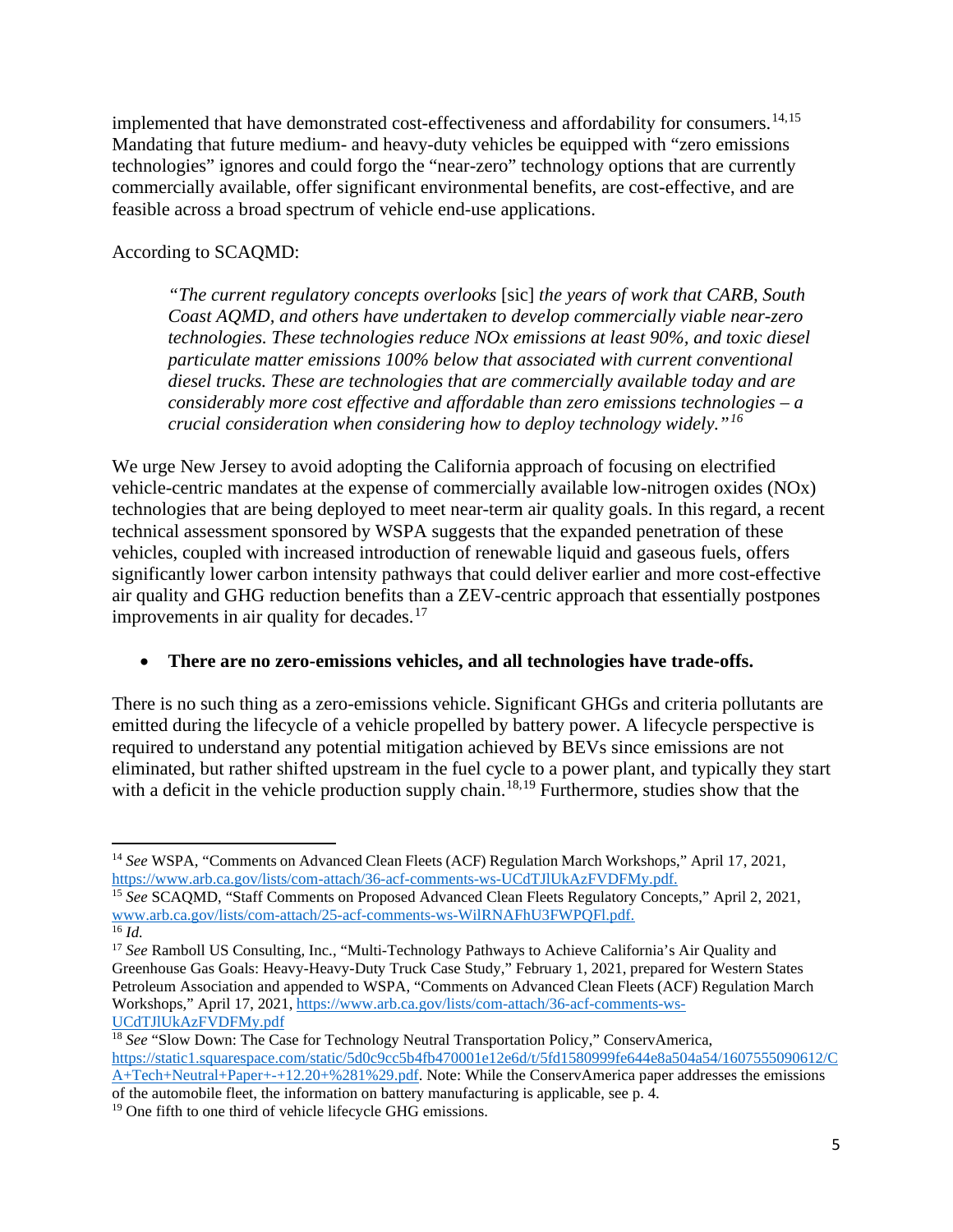carbon reductions realized over the lifetime of operating an electric vehicle vary depending on the carbon intensity of the electric grid where the vehicle is used.<sup>[20](#page-5-0),[21,](#page-5-1)[22](#page-5-2)</sup>

Ultimately, there is no mode of transportation that has "zero emissions" and each technology should be considered on a lifecycle basis to ensure that policy decisions to reduce GHG emissions in the transportation sector are fully informed before they are adopted and implemented.

Before adopting this rule, NJDEP must quantify the holistic, real-world GHG emissions associated with battery powered medium- and heavy-duty trucks within the state. Specifically, NJDEP should consider the environmental implications of battery material sourcing, BEV recharging, and end-of-life battery disposal. Focusing solely on a comparison of tailpipe emissions ignores a real-world consideration that is of central relevance to this rulemaking.

#### o **Battery Material Sourcing Emissions**

Lithium-ion batteries are made from critical minerals including cobalt, graphite, and lithium. One study suggests that the extraction and processing of critical minerals are responsible for approximately 20 percent of the GHG emissions associated with battery production and largely depends on the fuel sources used (e.g., electricity, heat, and fuel).<sup>[23](#page-5-3)</sup> In addition, the mining of minerals for BEVs typically occur in countries where environmental, health, and safety precautions are significantly less stringent than those in the U.S. Mining and processing of commodities is an energy and environmentally intensive activity and results in emissions that NJDEP cannot ignore, as indicated by the chart from the International Energy Agency below:<sup>[24](#page-5-4)</sup>



<span id="page-5-0"></span><sup>20</sup> *See* Tamayao M-A M, Michalek J, Hendrickson C and Azevedo I M L 2015, "Regional variability and uncertainty of electric vehicle life cycle CO2 emissions across the United States," *Environ. Sci. Technol.* 49 8844–55. <sup>21</sup> Macpherson N D, Keoleian G A and Kelly J C 2012, "Fuel economy and greenhouse gas emissions labeling for

<span id="page-5-1"></span>plug-in hybrid vehicles from a life cycle perspective," *J. Ind. Ecol.* 16 761–73.

<span id="page-5-2"></span><sup>&</sup>lt;sup>22</sup> Onat N C, Kucukvar M and Tatari O, 2015, "Conventional, hybrid, plug-in hybrid, or electric vehicles? Statebased comparative carbon and energy footprint analysis in the United States," *Appl. Energy* 150 36–49.

<span id="page-5-3"></span><sup>&</sup>lt;sup>23</sup> H.C. Kim, et al., "Cradle-to-Gate Emissions from a Commercial Electric Vehicle Li-Ion Battery: A Comparative Analysis," Environmental Science and Technology, vol. 50 (2016), pp. 7715-7722.

<span id="page-5-4"></span><sup>&</sup>lt;sup>24</sup> See "The Role of Critical World Energy Outlook Special Report Minerals in Clean Energy Transitions," International Energy Agency, [https://iea.blob.core.windows.net/assets/278ae0c8-28b8-402b-b9ab-](https://iea.blob.core.windows.net/assets/278ae0c8-28b8-402b-b9ab-6e45463c273f/TheRoleofCriticalMineralsinCleanEnergyTransitions.pdf)[6e45463c273f/TheRoleofCriticalMineralsinCleanEnergyTransitions.pdf](https://iea.blob.core.windows.net/assets/278ae0c8-28b8-402b-b9ab-6e45463c273f/TheRoleofCriticalMineralsinCleanEnergyTransitions.pdf) ("IEA's Critical Minerals Report").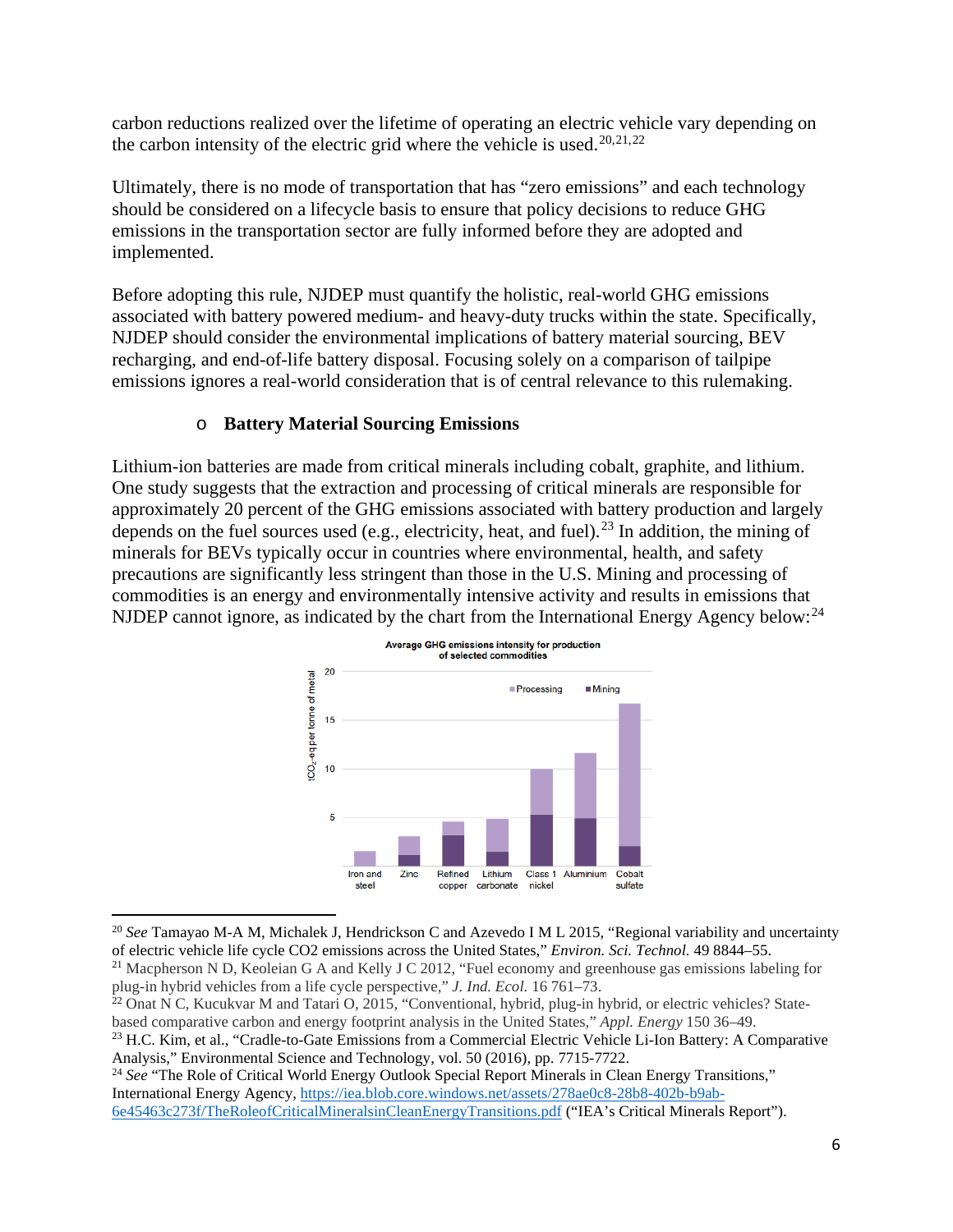In addition to GHG emissions, such mining activities are also responsible for particulate matter (PM) emissions, nitrogen oxide emissions, and other air pollutant emissions. Because NJDEP has chosen to simply scale the CARB analysis, it appears NJDEP did not include any upstream mining emissions.

#### o **Disposal**

The concept of recycling batteries and related electrical components in BEVs is in its infancy and [pose unique materials handling and safety challenges.](https://www.api.org/-/media/Files/Oil-and-Natural-Gas/Fuels/EV%20Battery%20Reuse%20Recyc%20API%20Summary%20Report%2024Nov2020.pdf) [25](#page-6-0) Large batteries, like those required for medium- and heavy-duty use, *may* be able to be recycled and reused eventually. Presently, however, less than five percent of lithium-ion batteries, the most common batteries used in BEVs, are being recycled "due in part to the complex technology of the batteries and cost of such recycling."[26](#page-6-1) Moreover, securing the permits required to build a new hazardous waste recycling facility is a speculative undertaking at best. Until such a pathway is clear, these disposal-related issues are likely to impact the environment and must be quantified. One study suggests that battery packs could contribute 250,000 metric tons of waste to landfills for every 1 million retired BEVs.<sup>[27](#page-6-2)</sup> Recycling BEV batteries to recover high-value metals has not been proven at commercial scale.[28](#page-6-3)

The purported environmental benefits and detriments of BEVs should be considered in light of these uncertain environmental challenges before adopting the rule. Examining only the facts that support the proposal is arbitrary and capricious and will distort NJDEP's and the public's understanding of this issue.

### o **National Security**

Adopting the proposed ACT rule will push BEVs into the market before supply<sup>[29](#page-6-4)</sup> and national security issues can be properly addressed. National capacity for extraction and processing of materials for transport show that gasoline and diesel concentration is diffuse (and the U.S. is a leading country). Materials and processing for batteries and electric transport are much more concentrated and dominated by China.

<span id="page-6-0"></span><sup>25</sup> *See* Kelleher Environmental, "Research Study on Reuse and Recycling of Batteries Employed in Electric Vehicles: The Technical, Environmental, Economic, Energy and Cost Implications of Reusing and Recycling EV Batteries", September 2019 (Kelleher Environmental Study). *See* [https://www.api.org/oil-and-natural-gas/wells-to](https://www.api.org/oil-and-natural-gas/wells-to-consumer/fuels-and-refining/fuels/vehicle-technology-studies)[consumer/fuels-and-refining/fuels/vehicle-technology-studies.](https://www.api.org/oil-and-natural-gas/wells-to-consumer/fuels-and-refining/fuels/vehicle-technology-studies)

<span id="page-6-1"></span><sup>&</sup>lt;sup>26</sup> Congressional Research Service, "Electric Vehicles: A Primer on Technology and Selected Policy Issues," February 14, 2020. *See* [https://blogs.fas.org/sgp/crs/misc/R46231.pdf.](https://blogs.fas.org/sgp/crs/misc/R46231.pdf)

<span id="page-6-2"></span><sup>27</sup> *See* Gavin Harper, Roberto Sommerville, et al., "Recycling lithium-ion batteries from electric vehicles," January 21, 2020. *See* [https://www.nature.com/articles/s41586-019-1682-5.](https://www.nature.com/articles/s41586-019-1682-5)

<span id="page-6-3"></span><sup>28</sup> *See* Kelleher Environmental Study.

<span id="page-6-4"></span><sup>29</sup> *See* Clean energy demand for critical minerals set to soar as the world pursues net zero goals - News - IEA. (2021). Retrieved 21 June 2021, from [https://www.iea.org/news/clean-energy-demand-for-critical-minerals-set-to](https://www.iea.org/news/clean-energy-demand-for-critical-minerals-set-to-soar-as-the-world-pursues-net-zero-goals)[soar-as-the-world-pursues-net-zero-goals.](https://www.iea.org/news/clean-energy-demand-for-critical-minerals-set-to-soar-as-the-world-pursues-net-zero-goals)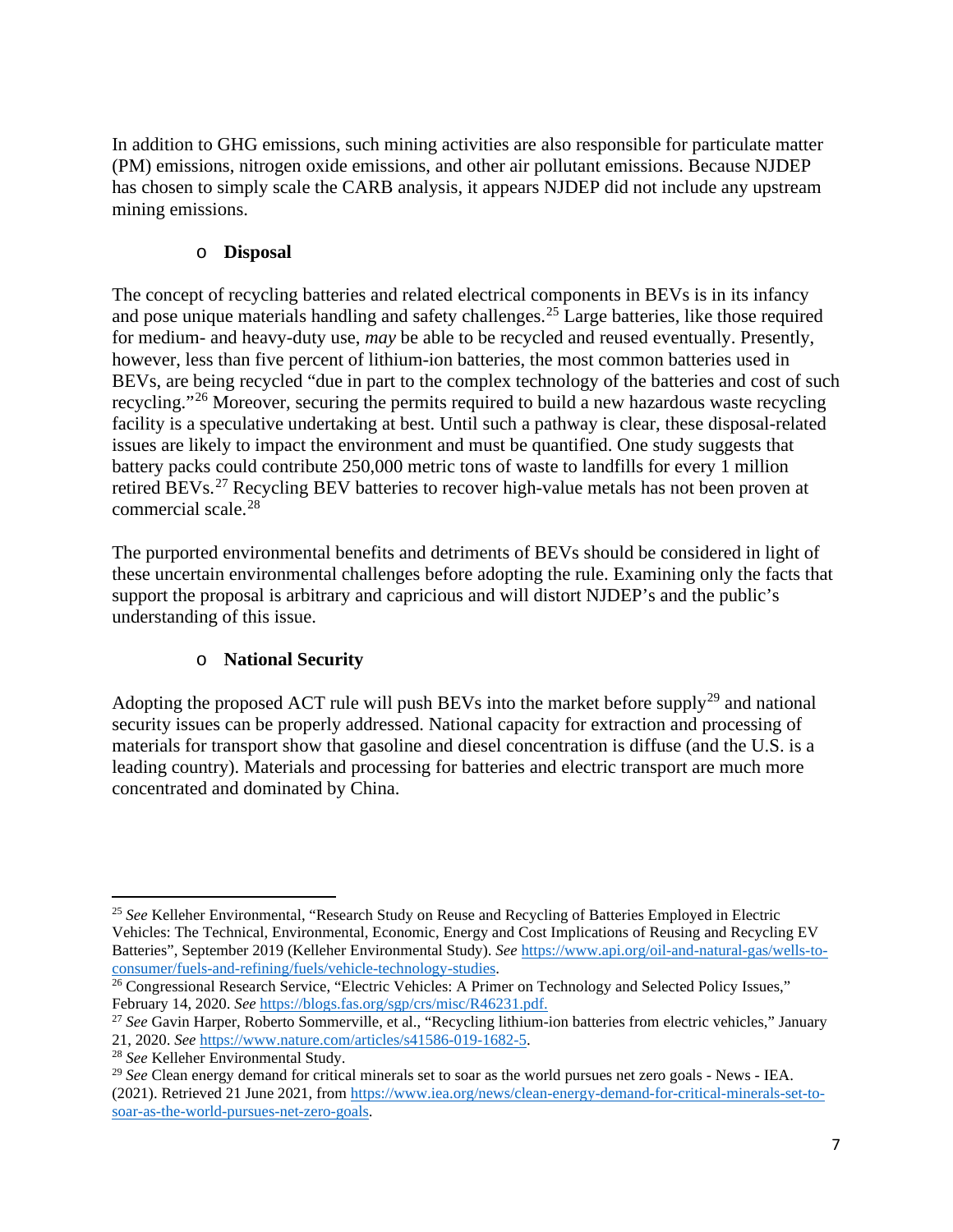#### Production of many energy transition minerals today is more geographically concentrated than that of oil or natural gas



Share of top three producing countries in production of selected minerals and fossil fuels, 2019

Notes: LNG = liquefied natural gas; US = United States. The values for copper processing are for refining operations Sources: IEA (2020a); USGS (2021), World Bureau of Metal Statistics (2020); Adamas Intelligence (2020)

#### • **New Jersey does not properly consider air quality issues unique to the state and inappropriately scales California's environmental analysis.**

It is inappropriate to simply extrapolate data from California to support the proposed ACT rule for the following reasons: (1) upwind sources are not accounted for (2) no estimate of leakage as trucking services are provided by out-of-state operators; and (3) no analysis showing whether ACT is necessary for NJ to come into attainment.

Unlike California, New Jersey's two nonattainment areas are significantly influenced by the air quality and emissions in neighboring states, limiting the ability for New Jersey's adoption of the proposed ACT rule to have as meaningful of an impact, especially in light of the concerns that SCAQMD and the Ramboll study raise regarding the delay in National Ambient Air Quality Standard (NAAQS) attainment that could result from implementation of the California ACT rules.<sup>[30](#page-7-0), [31](#page-7-1)</sup> As noted earlier, the geographies of California and New Jersey are starkly different. California encompasses 163,695 square miles compared with New Jersey's 8,700 square miles. The San Joaquin Valley is in the southern part of the state's vast Central Valley and lies between two mountain ranges. The Coast Ranges to the west are 3,300 feet high and the Sierra Nevada to the east are 11,000 feet high.<sup>[32](#page-7-2)</sup> The Los Angeles/South Coast Air Basin is similarly situated

<span id="page-7-0"></span><sup>30</sup> *See* supra n. 17.

<span id="page-7-1"></span><sup>&</sup>lt;sup>31</sup> Two areas in the U.S. are in extreme non-attainment with the 8-hour ozone (2015) NAAQS requirements: the Los Angeles/South Coast Air Basin and the San Joaquin Valley. New Jersey has two areas in non-attainment: New York-Northern New Jersey-Long Island, which is in moderate nonattainment, and Philadelphia-Wilmington-Atlantic City, which is in marginal nonattainment for the same standards.

<span id="page-7-2"></span><sup>32</sup> San Joaquin Valley | valley, California, United States. (2021). Retrieved 21 June 2021, from [https://www.britannica.com/place/San-Joaquin-Valley.](https://www.britannica.com/place/San-Joaquin-Valley)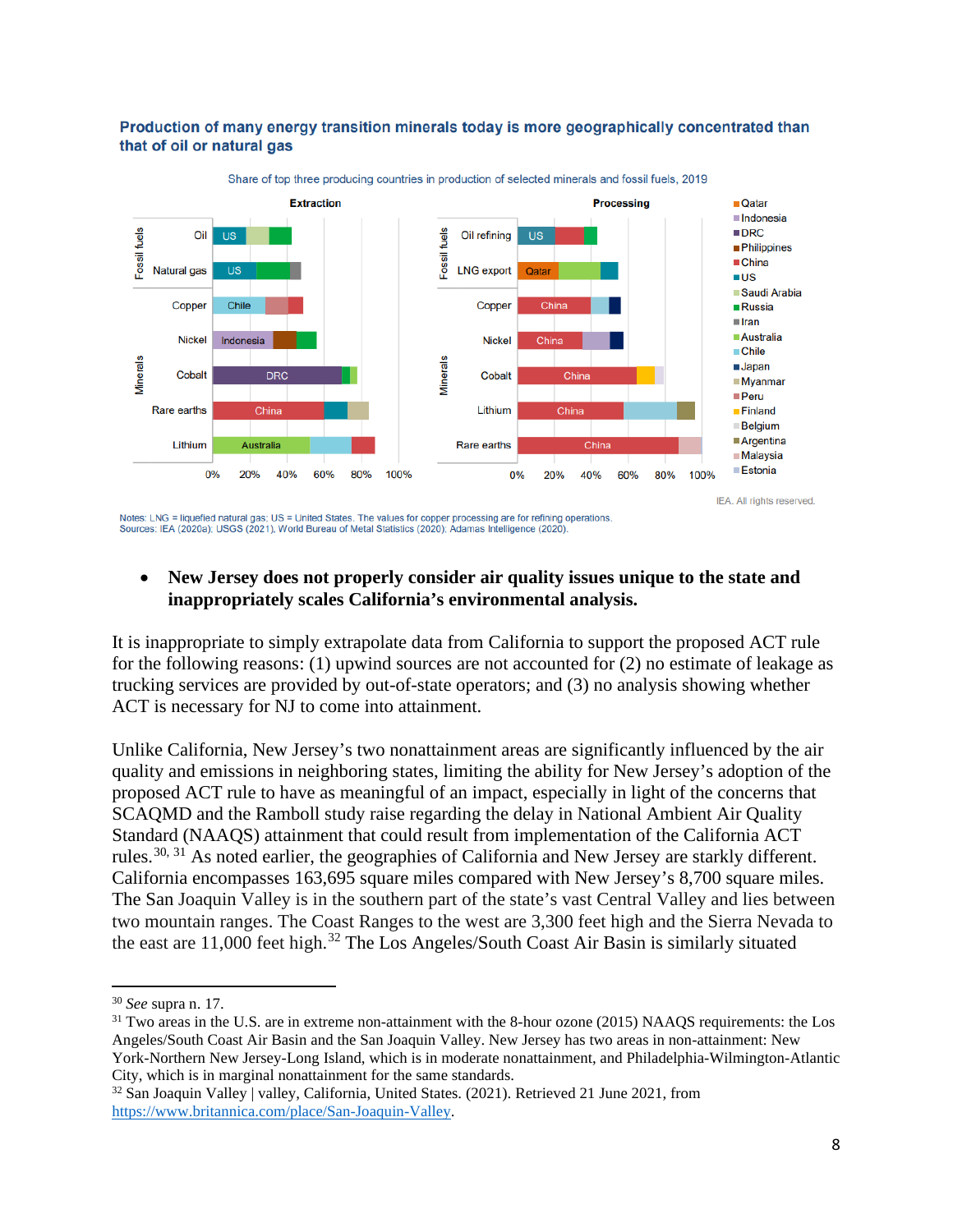between mountain ranges. According to the South Coast Air Quality Management District, "*Air pollution tends to stagnate within these air basins due to natural barriers, such as mountains, unless prevailing winds are strong enough to disperse it into other areas*."[33](#page-8-0) In short, New Jersey does not share these geographic challenges.

Similarly, according to California's most recent freight plan, most movements by both weight and value begin and end within California. In 2015, the total number of kilotons transported within California were 904,887 and are forecasted to reach 1,200,531 kilotons by  $2045.^{34}$  $2045.^{34}$  $2045.^{34}$  New Jersey's freight plan notes that around 44 percent of tons and 23 percent of value was intrastate shipments.<sup>[35](#page-8-2)</sup>

Given the geographic realities of New Jersey's placement along the east coast, the promulgation of this rule could lead to out of state, petroleum powered, commercial trucks supplanting battery powered trucks, especially in the vital urban areas of northern New Jersey and the Philadelphia metro region.

With the implementation of the existing EPA light- and heavy-duty vehicle emissions rules, there is an expectation that the nonattainment areas in New Jersey will soon come into attainment. In fact, it is almost a certainty that the implementation of existing rules will bring New Jersey into attainment with all NAAQS within the timeframes provided under the Clean Air Act. For example, analysis of rules adopted through 2017 (*i.e*., ignoring any 2020-present rules requiring further reductions) show that NOx emissions for mobile sources are predicted to be more than 50 percent lower in 2025 compared to 2011, with most reductions occurring in the on-road categories and nonroad diesel.

Similarly, emissions of volatile organic compounds (VOC) from mobile sources are also projected to decline by more than 50 percent between 2011 and 2025, with most reductions occurring in the on-road light-duty gasoline and nonroad recreational equipment categories. And, similarly, mobile source PM2.5 emissions are projected to be lower by more than half in 2025 compared to 2011 due primarily to reductions in the nonroad diesel and on-road heavy-duty diesel categories. And, of course, this analysis does not consider that emissions will continue to fall rapidly post-2025 due to vehicle fleet turnover.<sup>[36](#page-8-3)</sup>

If New Jersey is in attainment, then NJDEP will not have demonstrated that the state needs to adopt California's ACT rule to comply with NAAQS, a predicate to opt-in to the California standards under Clean Air Act §177.

[https://www.state.nj.us/transportation/freight/plan/pdf/NewJerseyStatewideFreightPlan.pdf.](https://www.state.nj.us/transportation/freight/plan/pdf/NewJerseyStatewideFreightPlan.pdf)

<span id="page-8-3"></span><sup>36</sup> Zawacki, M. *et al. "*Mobile source contributions to ambient ozone and particulate matter in 2025." *Atmospheric Environment,* Volume 188, September 2018, Pages 129-141 [https://www.sciencedirect.com/science/article/pii/S1352231018302966#!.](https://www.sciencedirect.com/science/article/pii/S1352231018302966)

<span id="page-8-0"></span><sup>33</sup> *See* South Coast Air Quality Management District, Nap of Jurisdiction, [http://www.aqmd.gov/docs/default](http://www.aqmd.gov/docs/default-source/default-document-library/map-of-jurisdiction.pdf)[source/default-document-library/map-of-jurisdiction.pdf.](http://www.aqmd.gov/docs/default-source/default-document-library/map-of-jurisdiction.pdf)

<span id="page-8-1"></span><sup>&</sup>lt;sup>34</sup> See California Freight Mobility Plan 2020, March 2020, pg.158[, https://dot.ca.gov/-/media/dot](https://dot.ca.gov/-/media/dot-media/programs/transportation-planning/documents/cfmp-2020-final/final-cfmp-2020-chapters-1-to-6-remediated-a11y.pdf)[media/programs/transportation-planning/documents/cfmp-2020-final/final-cfmp-2020-chapters-1-to-6-remediated](https://dot.ca.gov/-/media/dot-media/programs/transportation-planning/documents/cfmp-2020-final/final-cfmp-2020-chapters-1-to-6-remediated-a11y.pdf)[a11y.pdf.](https://dot.ca.gov/-/media/dot-media/programs/transportation-planning/documents/cfmp-2020-final/final-cfmp-2020-chapters-1-to-6-remediated-a11y.pdf)

<span id="page-8-2"></span><sup>&</sup>lt;sup>35</sup> See New Jersey Statewide Freight Plan December 2017, pg. 22,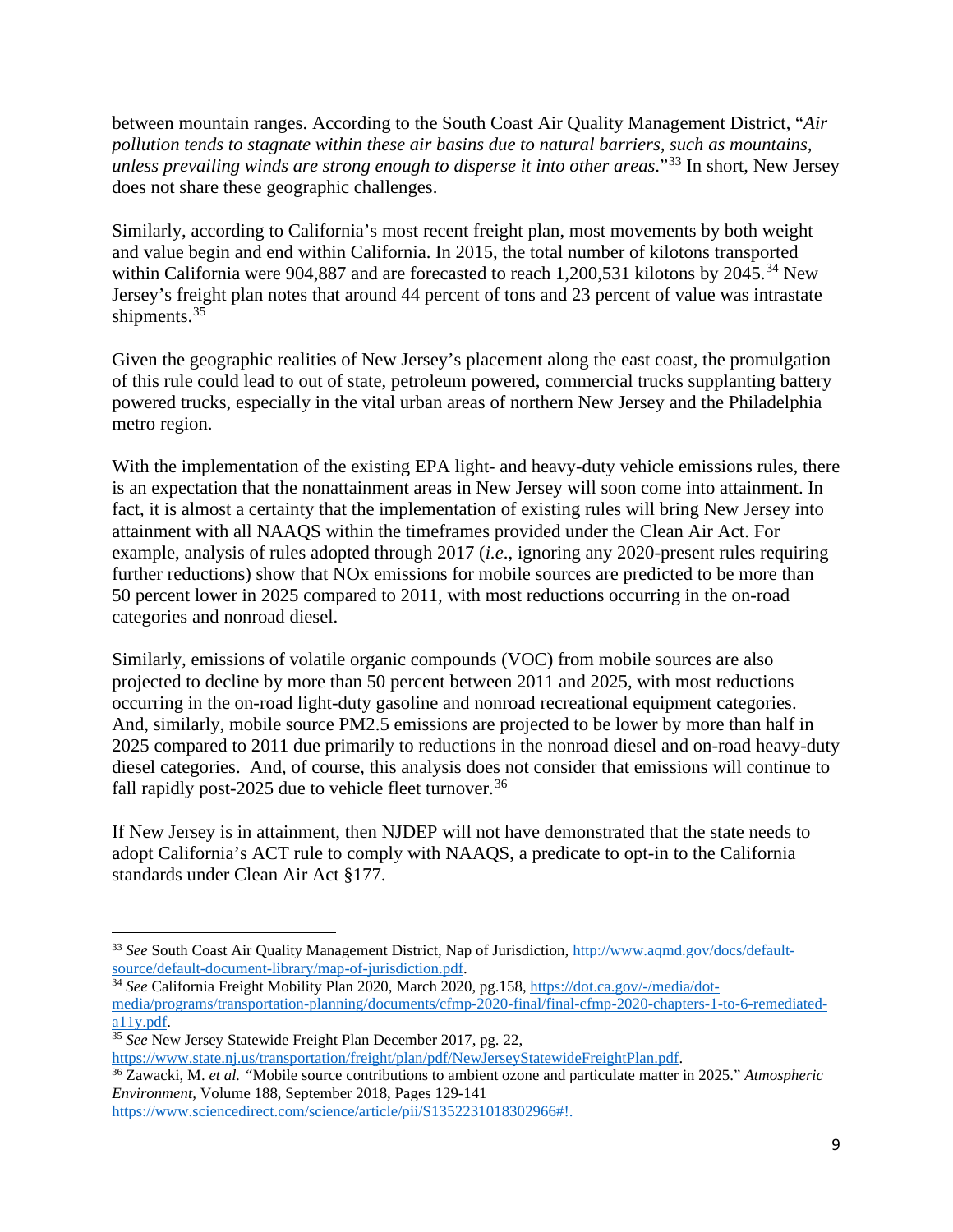#### • **Making trucks more expensive will slow environmental progress.**

BETs are priced significantly higher than conventionally powered trucks.<sup>[37](#page-9-0)</sup> This regulation could make all trucks more costly,<sup>[38](#page-9-1)</sup> and therefore the proposed ACT rule would reduce overall new medium- and heavy-duty vehicle sales (assuming constant capital expenditures), thereby slowing fleet turnover.

The state's truck fleet is continuing to evolve and improve. Forty-one percent of New Jersey's fleet of heavy-duty diesel vehicles use the newest generation diesel technology that meets the latest EPA emissions standards for PM and NOx.  $39$  The continued utilization of this technology will result in improved air quality. AFPM and API are concerned that the current strides being made will be adversely impacted by the ACT rules which may result in consumers deferring replacement of older vehicles due to cost. One of the unintended consequences of the ACT rule is that due to costs consumers may effectively forgo the purchase of low emissions diesel trucks and near-zero emissions natural gas trucks that have the ability to reduce emissions considerably.

# **III. Economic Concerns with the Proposed ACT Rule**

We do not believe NJDEP has fully considered the potential negative economic impacts associated with the proposed ACT rule.

### • **CARB's economic analysis cannot be scaled by VMT.**

NJDEP indicates that implementation of the rule will, over a period of 15 years (2024-2040), result in a net savings of \$72 million after \$1.6 billion worth of compliance costs. These estimates are incomplete and ignore significant costs and uncertainties associated with ACT.

Given the small alleged net savings relative to costs, NJDEP should have a high confidence in its estimated savings to require imposing such a costly mandate. Yet, numerous assumptions, several of which we have demonstrated in these comments to be unfounded, render the confidence in the projected savings insufficient to justify such enormous costs (which have also been underestimated as explained in these comments). Even small adjustments to assumptions and modeling (such as expected fuel costs)<sup>[40](#page-9-3)</sup> could cause the program to impose net costs rather than savings due to higher costs or reduced benefits of the mandate.

Additionally, NJDEP's analysis fails to consider a whole host of issues such as annual miles driven, costs associated with battery replacement and disposal at end-of-life, financing, recharging time, and the impact on truck utilization. As a result, NJDEP has underestimated the costs of adopting the ACT Rule. NJDEP also states that, "CARB assumes charging/fueling

<span id="page-9-0"></span><sup>&</sup>lt;sup>37</sup> See Comment of the American Trucking Association, California Proposed Advanced Clean Trucks Rule, [https://www.arb.ca.gov/lists/com-attach/109-act2019-WmhWYAY2AGoKIgZn.pdf.](https://www.arb.ca.gov/lists/com-attach/109-act2019-WmhWYAY2AGoKIgZn.pdf)

<span id="page-9-1"></span><sup>&</sup>lt;sup>38</sup> Manufacturers and dealers are likely to increase the price of conventional gasoline and diesel trucks that consumers want in order to lower the prices of BETs and meet the sales mandate. See 83 Fed. Reg. at 43224. <sup>39</sup> *See* Diesel Technology Forum, In Your State, [https://www.dieselforum.org/new-jersey.](https://www.dieselforum.org/new-jersey)

<span id="page-9-3"></span><span id="page-9-2"></span> $40$  Trucking is a very competitive industry and if potential fuel savings were viable, fleets would likely electrify on their own absent any government directive.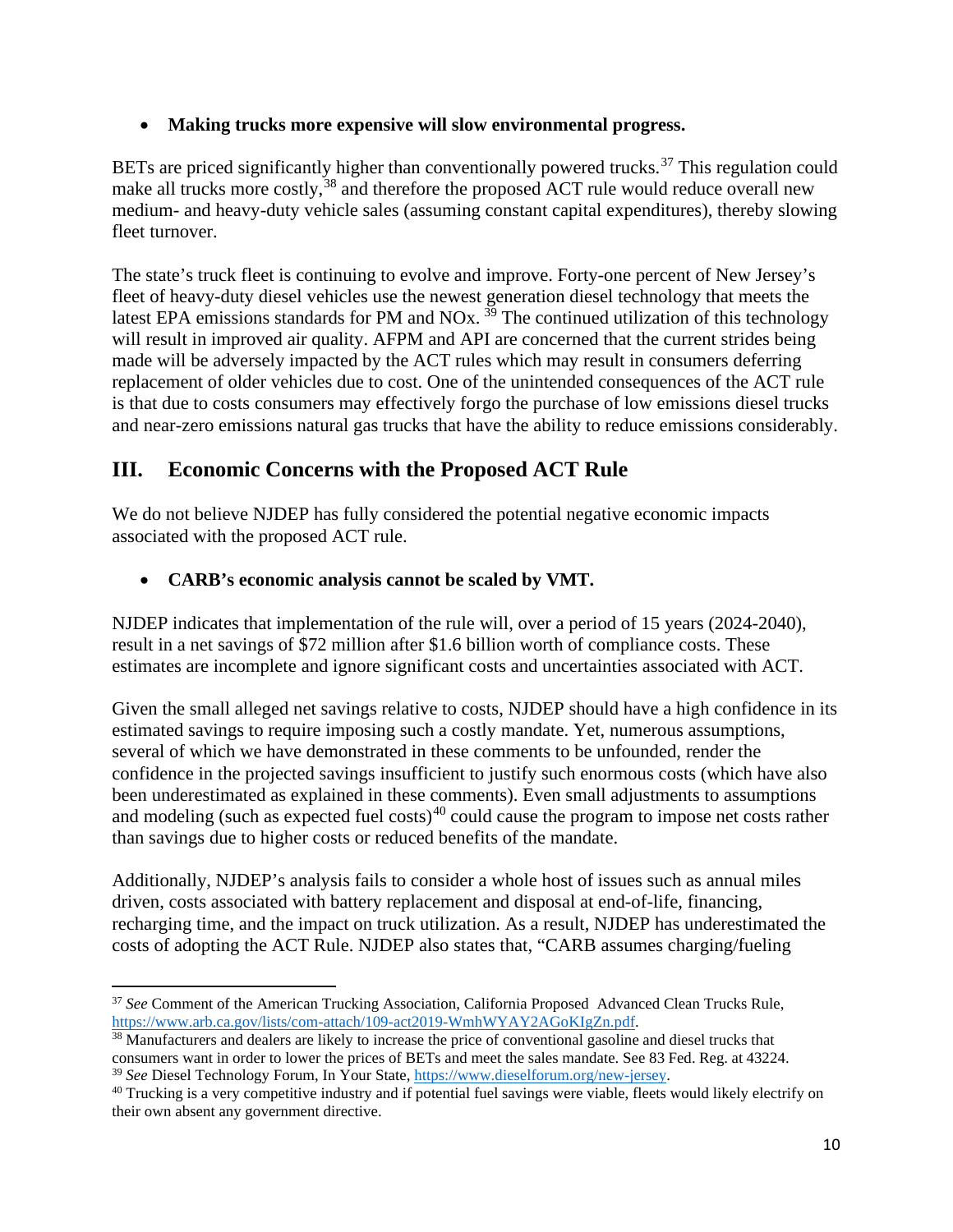station costs vary between \$5,000 and \$50,000 per unit, depending on vehicle class." These costs underestimate the infrastructure costs by more than 2.5 times because they do not account for the upgrades necessary to construct the infrastructure required to supply electricity to the charging equipment. $41$ 

The proposed ACT rule fails to quantify the cost of infrastructure upgrades that will be required to implement the mandate. This is another issue of central relevance to the rulemaking that is not presented for public comment. For example, in the light-duty vehicle context, the Colorado Electric Vehicle and Infrastructure Readiness Plan estimated that for every 100 BEVs, there should be 100 residential charging ports, 10 private charging ports, and 20 public charging ports. This would result in 1.3 charging ports for every BEV, which aligns closely with the general industry recommendations of 1.5 charging ports for every BEV on the road.<sup>[42](#page-10-1)</sup> The full cost of such a network for medium- and heavy-duty vehicles is substantial and NJDEP must provide reasonable estimates of these numbers before simply imposing them on its citizens.

The installation of charging stations will also require significant investment in additional transformers, distribution circuits, conductors, substations, transmission lines, dependable generating capacity, and other necessary grid upgrades. These costs can be staggering. As an example, the city of Sacramento determined that approximately 12,000 transformers needed to be replaced at an average cost of \$7,400 each. The total investment would almost total \$90 million. [43](#page-10-2)

These infrastructure costs will increase ratepayer's costs if the utilities seek to include these costs in their rate-base. The construction of the necessary infrastructure to charge BEVs presents complex issues that may adversely affect the New Jersey ratepayer and NJDEP has a duty to quantify these "hidden" costs associated with the ACT Rule.

A study on the grid in New England by the Energy Futures Initiative, a nonprofit clean energy think tank founded by former Energy Secretary Ernest Moniz,<sup>[44](#page-10-3)</sup> estimates that the electricity needed to power the complete electrification of transportation and other sectors will increase by  $60$  to 90 percent over the next three decades.<sup>[45](#page-10-4)</sup> This large increase in electricity demand occurs despite significant energy efficiency included in the study's scenarios. Absent energy efficiency, demand growth would be even higher. The costs associated with this expected demand growth also must be quantified and considered by NJDEP.

<span id="page-10-0"></span><sup>41</sup> *See* Energy Marketers of America, "Utility Investments and Consumer Costs of Electric Vehicle Charging Infrastructure," Tbl 7,

[https://www.energymarketersofamerica.org/ema\\_today/attachments/Energy\\_Marketers\\_of\\_America\\_Study-](https://www.energymarketersofamerica.org/ema_today/attachments/Energy_Marketers_of_America_Study-Utility_Infrastructure_for_EVs.pdf)Utility Infrastructure for EVs.pdf, accessed June 18, 2021.

<span id="page-10-1"></span><sup>&</sup>lt;sup>42</sup> See Project FEVER, Colorado Electric Vehicle, and Infrastructure Readiness Plan (2012).

<span id="page-10-2"></span><sup>43</sup> *See* Smart Electric Power Alliance, Utilities and Electric Vehicles: The Case for Managed Charging, 13, available a[t http://emotorwerks.com/images/PR/Articles/sepa-managed-charging-ev-report.pdf.](http://emotorwerks.com/images/PR/Articles/sepa-managed-charging-ev-report.pdf)

<span id="page-10-3"></span><sup>44</sup> *See* "Net-Zero New England: Ensuring Electric Reliability in a Low-Carbon Future," November 2020. [https://static1.squarespace.com/static/58ec123cb3db2bd94e057628/t/5fb44a7fc7082162b99baf2c/1605651079](https://static1.squarespace.com/static/58ec123cb3db2bd94e057628/t/5fb44a7fc7082162b99baf2c/1605651079438/E3+EFI_Report+New+England+Reliability+Under+Deep+Decarbonization_Full+Report_11-17-2020_Release.pdf) [438/E3+EFI\\_Report+New+England+Reliability+Under+Deep+Decarbonization\\_Full+Report\\_11-17-](https://static1.squarespace.com/static/58ec123cb3db2bd94e057628/t/5fb44a7fc7082162b99baf2c/1605651079438/E3+EFI_Report+New+England+Reliability+Under+Deep+Decarbonization_Full+Report_11-17-2020_Release.pdf) 2020 Release.pdf.

<span id="page-10-4"></span><sup>45</sup> *Id.,* at page 2.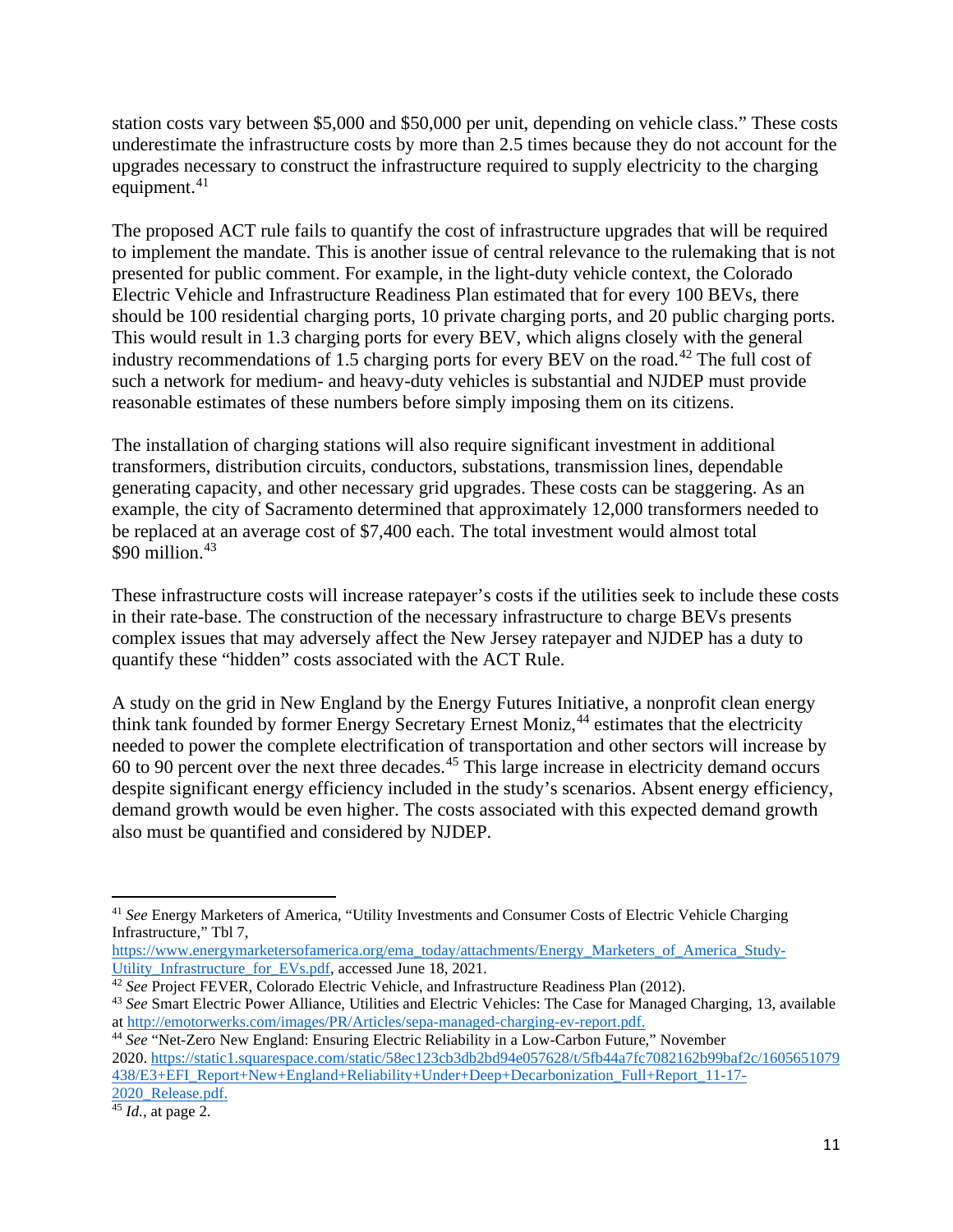A new Princeton University study, "Net-Zero America," anticipates that this shift will require "at least \$2.5 trillion in additional capital investment into energy supply, industry, buildings, and vehicles over the next decade relative to business as usual."[46](#page-11-0) An aggressive electrification scenario, the study further estimates, will require \$2.6 trillion of energy supply-side capital before 2030, and \$10 trillion by 2050.<sup>[47](#page-11-1)</sup> Electric customers could ultimately be forced to foot much of this bill through their utility bills.

The current average retail price of residential sector electricity in New Jersey is about 16 cents per kilowatt-hour (kWh). New Jersey's electric rates already are more than 22 percent above the national average.<sup>[48](#page-11-2)</sup> If NJDEP moves forward with the proposed ACT rule, these rates could rise even more above the national average. NJDEP must consider these costs before proceeding.

#### • **The free market is putting BEVs where they make the most sense.**

Amazon has ordered 100,000 electric vans,<sup>[49](#page-11-3)</sup> UPS has ordered 10,000 electric vans,<sup>[50](#page-11-4)</sup> and FedEx has announced they will replace their entire parcel delivery and pickup fleet to electric vans by 2040.<sup>[51](#page-11-5)</sup> These companies are making decisions that may reflect their unique transportation needs and the desire to reduce emissions and shape their brand value. Companies should examine their own criteria to determine the drivetrain they believe best suits their needs, including performance, type of cargo or service provided, utilization, routes, durability, resale value, and brand.

When it comes to medium- and heavy-duty vehicles, some entities have learned that BEVs may not be appropriate. The Victor Valley Transit Authority in San Bernardino County, California participated in the Southern California Edison Charge Ready Pilot Program.<sup>[52](#page-11-6)</sup> Seventeen of their 60 compressed natural gas (CNG) transit buses utilize an engine that yields significant GHG emissions reductions, especially when paired with renewable natural gas. Prior to the addition of seven BEVs, 100 percent of VVTA's fixed route and commuter buses were powered by CNG. VVTA raised concerns with the BEV bus range, highlighting the differences between the vehicle's rated range and effective range.<sup>[53](#page-11-7)</sup> VVTA noted that the bus rated for 466 kWh and

<span id="page-11-0"></span><sup>46</sup> E. Larson, C. Greig, J. Jenkins, E. Mayfield, A. Pascale, C. Zhang, J. Drossman, R. Williams, S. Pacala, R. Socolow, EJ Baik, R. Birdsey, R. Duke, R. Jones, B. Haley, E. Leslie, K. Paustian, and A. Swan, Net-Zero America: Potential Pathways, Infrastructure, and Impacts, interim report, Princeton University, Princeton, NJ, December 15, 2020.

<span id="page-11-1"></span><sup>&</sup>lt;sup>47</sup> *Ibid.*<br><sup>48</sup> *See* U.S. EIA, "State Profiles: New Jersey" https://www.eia.gov/state/?sid=NJ#tabs-5.

<span id="page-11-3"></span><span id="page-11-2"></span><sup>&</sup>lt;sup>49</sup> See "Amazon's custom electric delivery vehicles are starting to hit the road,"

[https://www.aboutamazon.com/news/transportation/amazons-custom-electric-delivery-vehicles-are-starting-to-hit-](https://www.aboutamazon.com/news/transportation/amazons-custom-electric-delivery-vehicles-are-starting-to-hit-the-road)

<span id="page-11-4"></span>the-road.<br><sup>50</sup> *See* "UPS Vans to Get the Electric Treatment," https://www.autoweek.com/news/green-cars/a35875342/arrival-<br>microfactory-to-build-ups-ev-delivery-vans/.

<span id="page-11-5"></span><sup>&</sup>lt;sup>51</sup> See "FedEx is going all-electric. It will invest \$2 billion in a zero-emissions delivery fleet and other carboncutting measures by 2040, it said," [https://www.businessinsider.com/fedex-delivery-fleet-all-electric-carbon-neutral-](https://www.businessinsider.com/fedex-delivery-fleet-all-electric-carbon-neutral-2040-sustainability-2021-3#:%7E:text=FedEx%20will%20be%20the%20first,operations%20carbon%2Dneutral%20by%20then)[2040-sustainability-2021-](https://www.businessinsider.com/fedex-delivery-fleet-all-electric-carbon-neutral-2040-sustainability-2021-3#:%7E:text=FedEx%20will%20be%20the%20first,operations%20carbon%2Dneutral%20by%20then)<br>3#:~:text=FedEx%20will%20be%20the%20first.operations%20carbon%2Dneutral%20by%20then.

<span id="page-11-6"></span><sup>&</sup>lt;sup>52</sup> See Victor Valley Transit Authority, "On the Path to Zero: from CNG to Zero Emissions." VVTA is located in the high desert region of San Bernardino County encompassing over 1,000 square miles, with 56 routes ranging from 86 to 527 miles. Slide 2, [https://www.mdaqmd.ca.gov/home/showdocument?id=6973.](https://www.mdaqmd.ca.gov/home/showdocument?id=6973) 53 *Ibid*., slide 10.

<span id="page-11-7"></span>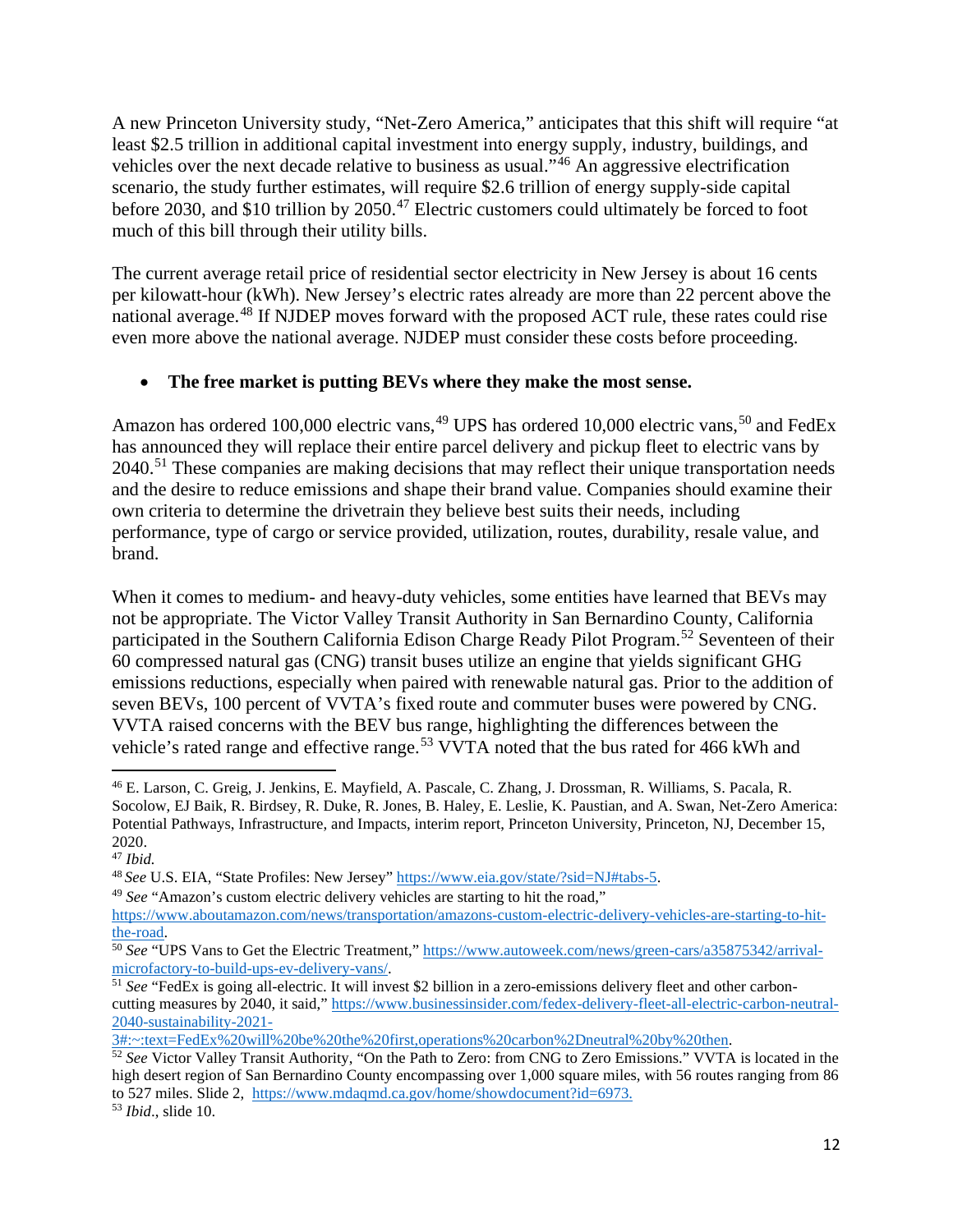250 miles actually has an effective range between 127 and 205 miles, assuming a "good driver" and not using heat or air conditioning. A bad driver on a challenging route with terrain changes will experience the lower end of the range.

What affects the range? The bus can only charge to 94 percent and derates when capacity goes below 15 percent. Given the limitations of the technology, VVTA is only able to use the electric buses in 26 percent of the route blocks.

There is ample evidence in the literature that temperature has a significant impact on battery performance and vehicle range. New Jersey should capitalize on this real world experience and properly consider the significant and deleterious impacts that both hot and cold weather have on EV battery performance and associated charging requirements and emissions.<sup>54</sup> New Jersey must also not ignore the higher battery degradation (and potential earlier replacement) associated with the "fast-charging" that is most frequently utilized to minimize the hours of charging time that would otherwise be required to place a commercial truck in service.<sup>[55](#page-12-1)</sup>

The trucking industry is currently facing a major shortage of drivers.<sup>[56](#page-12-2)</sup> Companies cannot afford to have idle drivers while vehicles are recharging. Assuming average fuel economy it would take less than 10 minutes to fuel with petroleum-based liquid fuels but a supercharging rate of  $350 \text{ kW}^{57}$  $350 \text{ kW}^{57}$  $350 \text{ kW}^{57}$  – which as mentioned, frequent supercharging can degrade the battery – would take over an hour. Similarly, New Jersey has given no consideration to the fact that battery-powered trucks currently are neither economically competitive nor practical for any routes requiring cargoes near the maximum load ratings, nor for mid-range or long-haul routes.

#### • **Any improvements in emissions reduction would come at a significant cost.**

To compare policies aimed at reducing GHG emissions, analysts often develop a "cost of abatement," which is a calculation of the cost of the policy divided by the GHG reductions achieved by the policy. It is normally expressed in a dollars per ton figure. NJDEP should develop and present to the public its estimate of the cost per ton of GHG abatement via the proposed ACT rule (on a lifecycle basis), as compared to the same cost of abatement of investing in more fuel-efficient diesel, biodiesel, renewable diesel, propane, and natural gas trucks.

<span id="page-12-0"></span><sup>54</sup> *See* American Automobile Association (AAA). ELECTRIC VEHICLE RANGE TESTING. February 2019. Figure 68: Percent change in cost for 1000 miles of combined urban/highway driving relative to 75°F [https://www.aaa.com/AAA/common/AAR/files/AAA-Electric-Vehicle-Range-Testing-Report.pdf.](https://www.aaa.com/AAA/common/AAR/files/AAA-Electric-Vehicle-Range-Testing-Report.pdf) 55 *See* "Fast-charging damages electric car batteries,[" https://news.ucr.edu/articles/2020/03/11/fast-charging](https://news.ucr.edu/articles/2020/03/11/fast-charging-damages-electric-car-batteries)[damages-electric-car-batteries.](https://news.ucr.edu/articles/2020/03/11/fast-charging-damages-electric-car-batteries)

<span id="page-12-3"></span><span id="page-12-2"></span><span id="page-12-1"></span><sup>56</sup> *See*, e.g., "Truckers are getting big pay hikes, but there's still a shortage of drivers," CNN.com, May 29, 2021, accessed June 12, 2021, [https://www.cnn.com/2021/05/29/economy/truck-driver-shortage-pay-hikes/index.html.](https://www.cnn.com/2021/05/29/economy/truck-driver-shortage-pay-hikes/index.html) <sup>57</sup> *See* "How Does Electric Vehicle (EV) Public Charging Work?," [https://www.electrifyamerica.com/how-ev](https://www.electrifyamerica.com/how-ev-charging-works/)[charging-works/.](https://www.electrifyamerica.com/how-ev-charging-works/)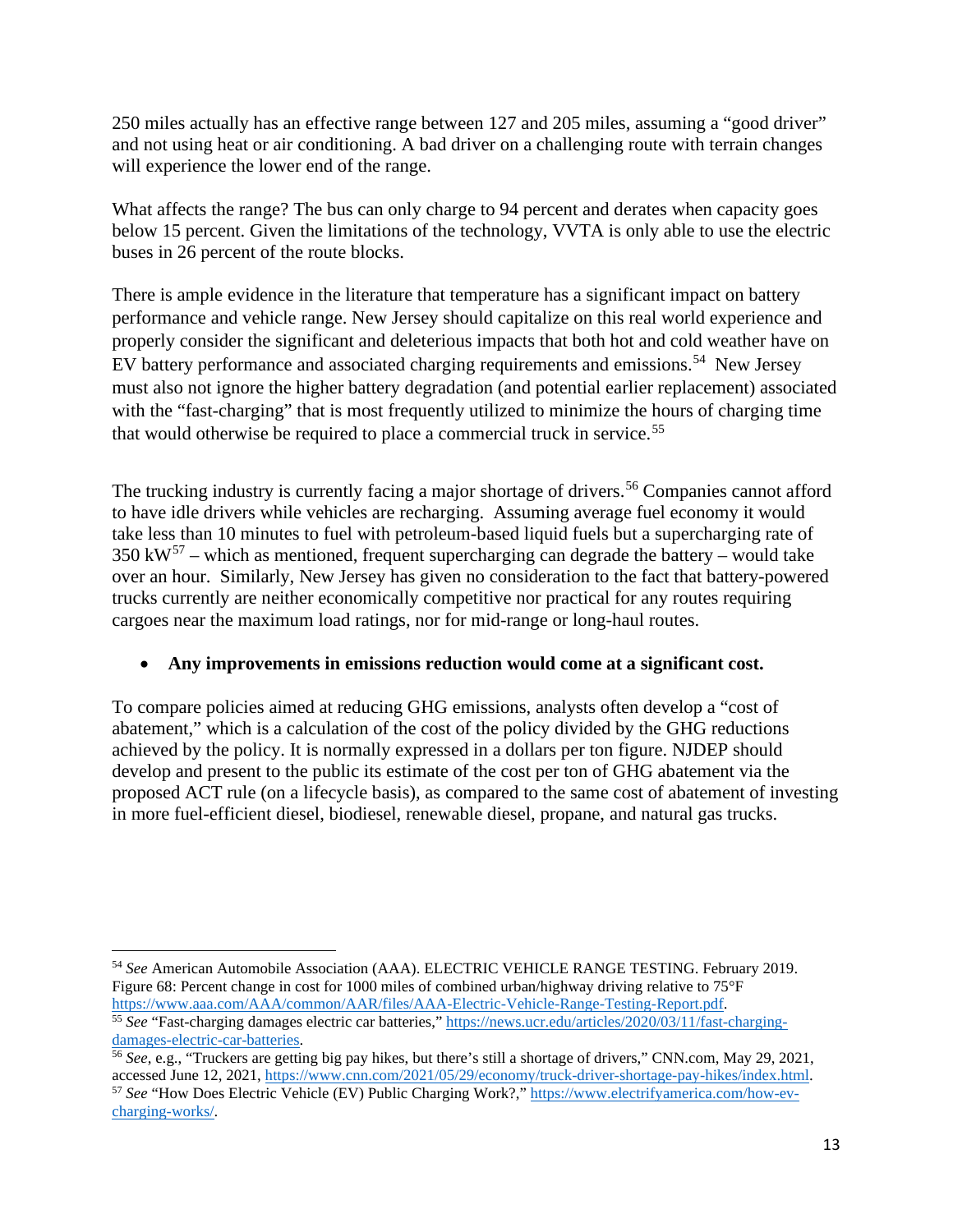New technology and process improvements now mean that renewable diesel, which is chemically identical to petroleum diesel, can deliver GHG reductions of 50 to 90 percent.<sup>[58](#page-13-0)</sup> On a lifecycle basis, a new diesel truck running on renewable diesel can reduce GHG emissions more than a battery powered truck.<sup>[59](#page-13-1)</sup> The biggest GHG emissions reductions of 85 to 90 percent, are achieved when fuel produced 100 percent from wastes and residues is used.<sup>[60](#page-13-2)</sup> At least one company claims reductions in criteria pollutant emissions using their product:

Scientific studies and field trials have shown that the use of Neste MY Renewable Diesel brings the following benefits compared to fossil diesel:

- up to 33% lower levels of fine particulates
- up to 30% less hydrocarbons (HC)
- up to 24% lower carbon monoxide (CO) emissions
- up to 9% less nitrogen oxides (NOx)
- reduced levels of polyaromatic hydrocarbons  $(PAH)^{61}$  $(PAH)^{61}$  $(PAH)^{61}$

Renewable diesel is a vastly more cost-effective solution for reducing traffic-related local emissions and improving local air quality in urban areas. $62$ 

Time and again, the free market has demonstrated that competition will result in reducing the cost of technology while meeting policy goals. Policies that allow various technologies<sup>[63](#page-13-5)</sup> to compete in the marketplace can and should be developed to achieve the goal of reducing GHG emissions in transportation in the most cost-effective manner possible.

### • **Out of state truckers will benefit financially at the expense of New Jersey truckers.**

CARB states in their Standardized Regulatory Impact Assessment (SRIA):

"*It is possible that manufacturers may shift sales for California-bound trucks out of state to avoid the requirements of the Proposed ACT Regulation which would consequentially reduce overall emissions reductions…While the proposed ACT regulation cannot ensure that sales will not affect decisions to shift sales out of state, future planned ZEV rules can require companies to incorporate zero emission trucks into their fleets regardless of whether they were purchased in state or not*." (p. 52)

California's concerns are even more germane in New Jersey, since California is 19 times larger, and New Jersey has close neighbors without mandates. For each vehicle purchased out of state,

<span id="page-13-0"></span><sup>58</sup> *See* Neste.com, "Reduced emissions,[" https://www.neste.com/products/all-products/renewable-road](https://www.neste.com/products/all-products/renewable-road-transport/reduced-emissions#fe233267)[transport/reduced-emissions#fe233267,](https://www.neste.com/products/all-products/renewable-road-transport/reduced-emissions#fe233267) accessed June 18, 2021.

<span id="page-13-1"></span><sup>59</sup> *Ibid.*

<span id="page-13-2"></span><sup>60</sup> Wastes and residues includes used cooking oil, animal fat from food industry waste, vegetable oil processing waste, and others.

<span id="page-13-3"></span><sup>61</sup> *See* Neste.com, "Reduced emissions," [https://www.neste.com/products/all-products/renewable-road](https://www.neste.com/products/all-products/renewable-road-transport/reduced-emissions#fe233267)[transport/reduced-emissions#fe233267,](https://www.neste.com/products/all-products/renewable-road-transport/reduced-emissions#fe233267) accessed June 18, 2021.

<span id="page-13-4"></span><sup>62</sup> *Ibid.*

<span id="page-13-5"></span><sup>&</sup>lt;sup>63</sup> *E.g.*, battery electric vehicles, hybrids and efficient gasoline and diesel vehicles, natural gas, and hydrogen.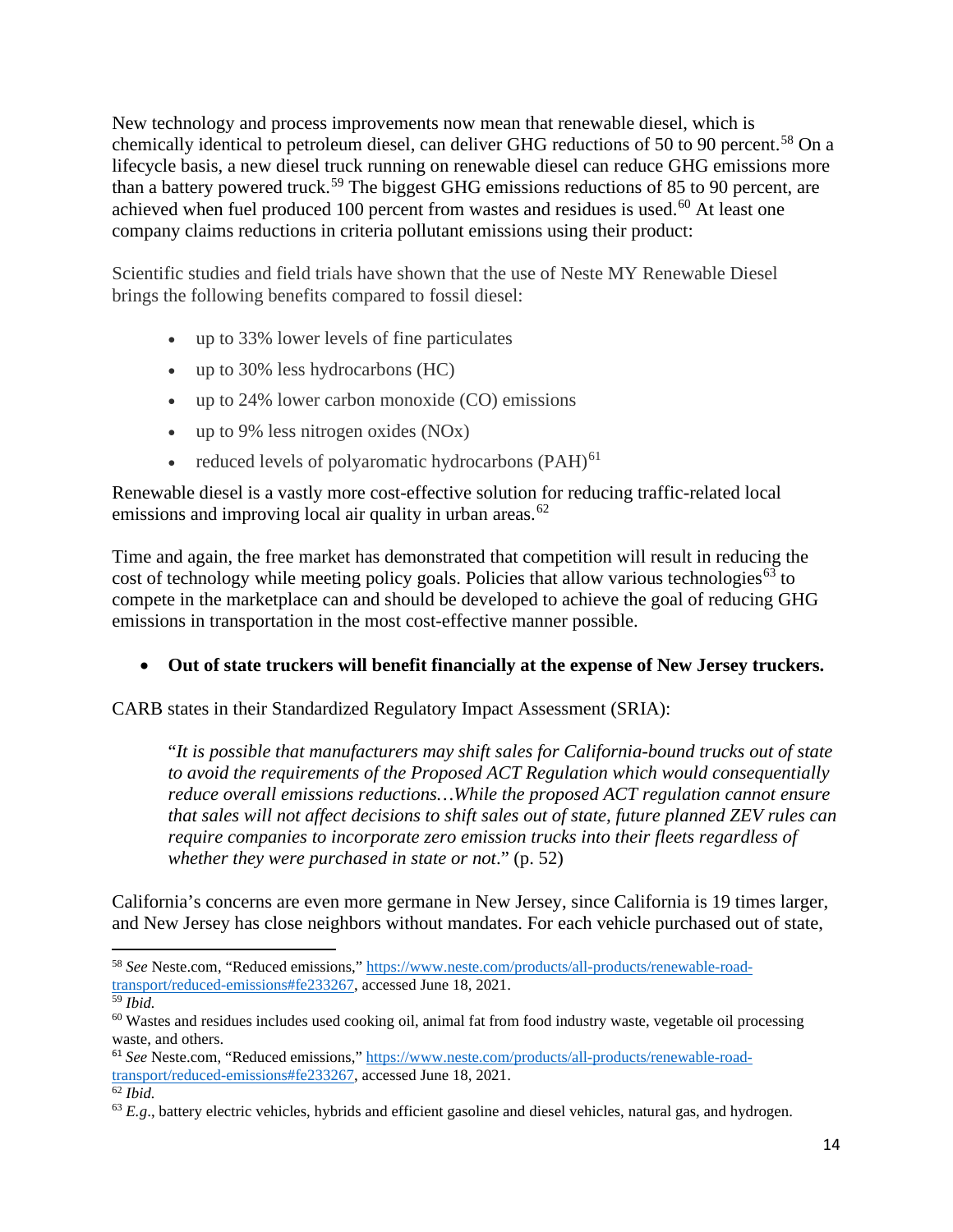New Jersey truck dealers and state tax revenue generated from the sale of the vehicle are negatively impacted.

#### • **Adoption of the ACT Rule will likely lead to increased traffic and the need for additional road maintenance while reducing funding.**

New Jersey needs to fully consider whether mandating electric medium- and heavy-duty vehicles would increase traffic congestion. According to a study done by the University of California's Institute of Transportation Studies, long-haul, heavy-duty electric trucks with a range of 300 miles could be over 5,300 pound heavier than their liquid fuel counterparts in 2030.<sup>[64](#page-14-0)</sup> Short-haul and medium-duty trucks could weigh 1,400 pounds more than traditional trucks.<sup>[65](#page-14-1)</sup> The study goes on to note that this additional weight could increase costs to repair pavement damage by up to \$21 million annually on California state highways and up to \$33 million on local roads. Additionally, one-time charges to strengthen or replace bridges in the state could be \$12 million, in 2018 dollars. Much of these costs would fall on local governments. NJDEP needs to conduct an analysis to fully understand and appreciate these costs.

This increased weight will leave some jurisdictions to decide whether to increase allowable truck weight limits, but last year the American Society of Civil Engineers gave the U.S. a "C-" grade on its infrastructure report card, with bridges earning a "C" and roads a "D." More than half of the nation's 618,000 bridges are rated fair or poor, with 8 percent deemed structurally deficient.<sup>[66](#page-14-2)</sup> The report card finds that 7 percent of roads in New Jersey are in poor condition and each motorist pays \$713 per year in costs due to driving on roads in need of repair. The Federal Highway Administration looked at increased weight and axle scenarios in 2016 and found that current models, data limits, and other factors "were so profound that the results could not accurately be extrapolated to confidently predict national impacts."[67](#page-14-3) The Federal Highway Administration concluded that no changes in the relevant Federal truck size and weight laws and regulations should be made until these limitations are overcome. Without increasing weight restrictions, this leaves operators little recourse than to decrease the weight of their loads in each truck, thereby requiring additional trucks to deliver the same amount of freight with a resulting increase in traffic as well as freight transportation costs. Yet, if weight limits are increased, that only portends greater damage to roads and bridges.

Moreover, New Jersey ports are already experiencing higher equipment dwell times, due to several factors, but increasing truck trips would only exacerbate congestion at the ports. The port of New York/New Jersey is experiencing average container dwell times five to seven days compared with three to four days normally, while average chassis dwell times at warehouses are up to 15 days from three to four days earlier this year.<sup>[68](#page-14-4)</sup> Anecdotally, truckers have waited in line

<span id="page-14-4"></span><sup>68</sup> *See* "Congestion Risks and Delays at North American Ports," W.B. Skinner, [https://www.wbskinner.com/news/congestion-risks-and-delays-at-north-american-ports/.](https://www.wbskinner.com/news/congestion-risks-and-delays-at-north-american-ports/)

<span id="page-14-0"></span><sup>64</sup> *See* University of California Institute of Transportation Studies, "Effects of Increased Weights of Alternative Fuel Trucks on Pavement and Bridges," Harvey, John, PhD, Saboori, Arash, Miller, Marshall, PhD, et al. [https://escholarship.org/uc/item/4z94w3xr.](https://escholarship.org/uc/item/4z94w3xr)

<span id="page-14-1"></span><sup>65</sup> *Id.* Tbl 2.3.

<span id="page-14-3"></span><span id="page-14-2"></span><sup>&</sup>lt;sup>66</sup> See U.S. Highway Administration, InfoBridge Analytics, [https://infobridge.fhwa.dot.gov/BridgeConditionbyState.](https://infobridge.fhwa.dot.gov/BridgeConditionbyState) <sup>67</sup> U.S. Federal Highway Administration, "Report to Congress: Comprehensive Truck Size and Weight Limits Study," April 2016, [https://ops.fhwa.dot.gov/freight/sw/map21tswstudy/ctsw/ctswls\\_rtc\\_2016.pdf.](https://ops.fhwa.dot.gov/freight/sw/map21tswstudy/ctsw/ctswls_rtc_2016.pdf)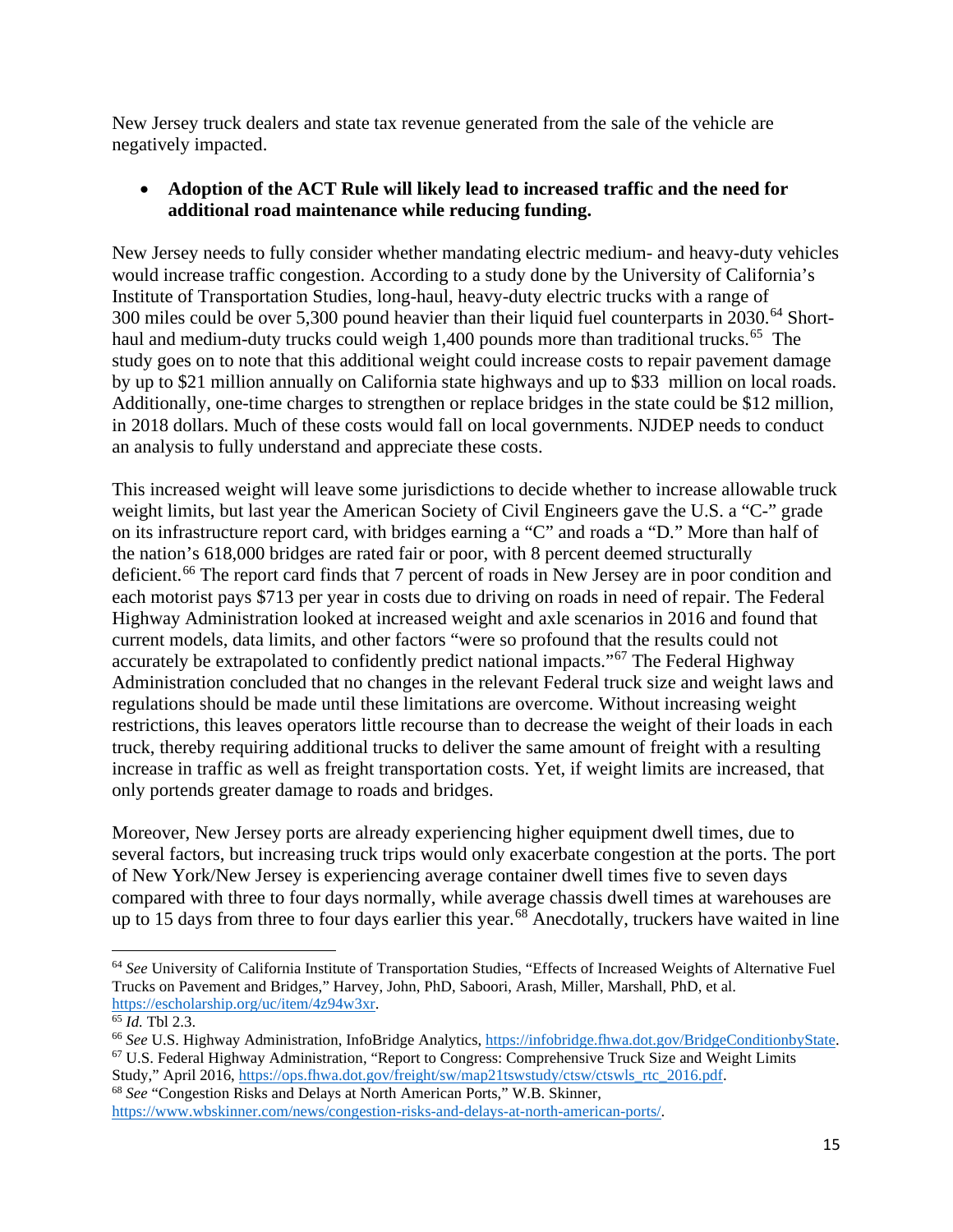for hours at New York and Newark port terminals to turn containers that need to board vessels or be pulled to warehouses.<sup>[69](#page-15-0)</sup>

A 2019 National Academies study found that highway congestion costs the nation as much as \$300 billion annually in wasted time. And New Jersey's own Freight Plan indicates that in 2015, congestion cost New Jersey's trucking industry approximately \$3 billion dollars, making it the fifth most impacted state in the nation. Viewed in terms of cost per mile of the National Highway System, New Jersey ranked second at nearly \$500,000 per mile.<sup>[70](#page-15-1)</sup> According to the American Transportation Research Institute, New Jersey is home to the worst truck bottleneck in the country at the interchange of Interstate 95 and State Route 4 in Fort Lee.<sup>[71](#page-15-2)</sup> Congestion wastes time and money, and could increase the risk of accidents, at minimum, NJDEP should evaluate the potential impacts from increased medium and heavy-duty truck trips as a result of the proposed ACT rule.

Moreover, liquid transportation fuels are also taxed at both the federal and state level to fund the construction and maintenance of bridges, roads, highways, and other transportation initiatives. The federal tax on diesel fuel is 24.4 cents per gallon,<sup>[72](#page-15-3)</sup> while New Jersey adds 18 cents per gallon in the form of a state tax. According to the New Jersey Department of Transportation, in 2019, commercial vehicles traveled almost 3.8 billion miles in New Jersey.[73](#page-15-4) At average fuel economy, the state stands to lose up to \$130 million per year in diesel tax revenues.<sup>[74](#page-15-5)</sup>

The Federal Highway Administration projects single unit commercial vehicle miles traveled to increase by 1.9 percent year over year from 2018 through 2038, and combination truck miles to increase 1.3 percent over the same period.<sup>[75](#page-15-6)</sup> Given that there is no federal tax on electricity and there are *de minimis* state taxes on electricity, NJDEP's preliminary conclusion that "lost revenue from gasoline and diesel fuel taxes, are not expected to have a major economic impact on the State of New Jersey" is clearly erroneous.<sup>[76](#page-15-7)</sup> NJDEP fails to explain how the loss of some portion of \$130 million annually combined with mandated introduction of heavier trucks that do not pay for taxes to maintain the state's roads and bridges<sup>[77](#page-15-8)</sup> would not have a major impact. The failure to include this cost is yet another example of inadequate cost-benefit analysis.

<span id="page-15-4"></span><sup>73</sup> *See* New Jersey Department of Transportation, "Travel Activity by Vehicle Type," [https://www.state.nj.us/transportation/refdata/roadway/pdf/hpms2019/TRAV\\_19.pdf](https://www.state.nj.us/transportation/refdata/roadway/pdf/hpms2019/TRAV_19.pdf)

<span id="page-15-0"></span><sup>69</sup> *See* "Shipment delays are the new normal as east coast U.S. ports experience increased congestion," Outer Seaway, [https://www.outerseaways.com/post/shipment-delays-are-the-new-normal-as-east-coast-u-s-ports](https://www.outerseaways.com/post/shipment-delays-are-the-new-normal-as-east-coast-u-s-ports-experience-increased-traffic)[experience-increased-traffic.](https://www.outerseaways.com/post/shipment-delays-are-the-new-normal-as-east-coast-u-s-ports-experience-increased-traffic)

<span id="page-15-1"></span><sup>70</sup> *See* New Jersey Statewide Freight Plan, December 2017,

[https://www.state.nj.us/transportation/freight/plan/pdf/NewJerseyStatewideFreightPlan.pdf.](https://www.state.nj.us/transportation/freight/plan/pdf/NewJerseyStatewideFreightPlan.pdf)

<span id="page-15-2"></span><sup>71</sup> *See* American Transportation Research Institute, "Top 100 Truck Bottlenecks – 2021," [https://truckingresearch.org/2021/02/23/2021-top-truck-bottlenecks/.](https://truckingresearch.org/2021/02/23/2021-top-truck-bottlenecks/)

<span id="page-15-3"></span><sup>&</sup>lt;sup>72</sup> *See* Congressional Budget Office, "Issues and Options for a Tax on Vehicle Miles Traveled by Commercial Trucks," October 2019, [https://www.cbo.gov/system/files/2019-10/55688-CBO-VMT-Tax.pdf.](https://www.cbo.gov/system/files/2019-10/55688-CBO-VMT-Tax.pdf)

<span id="page-15-5"></span><sup>&</sup>lt;sup>74</sup> See U.S. Department of Energy Alternative Fuels Data Center, "Average Fuel Economy by Major Vehicle Category," [https://afdc.energy.gov/data/10310.](https://afdc.energy.gov/data/10310)

<span id="page-15-6"></span><sup>75</sup> *See* Federal Highway Administration, Office of Highway Policy Information, "FHWA Forecasts of Vehicle Miles Traveled (VMT): Spring 2020," [https://www.fhwa.dot.gov/policyinformation/tables/vmt/vmt\\_forecast\\_sum.pdf.](https://www.fhwa.dot.gov/policyinformation/tables/vmt/vmt_forecast_sum.pdf)

<span id="page-15-7"></span><sup>76</sup> *See* New Jersey Environmental Protection, Air Quality, Energy, and Sustainability, Division of Air Quality, Advanced Clean Trucks Program and Fleet Reporting Requirements, p. 52.

<span id="page-15-8"></span> $77$  New Jersey should equalize treatment of vehicle owners so everyone is paying their fair share for road and bridge maintenance.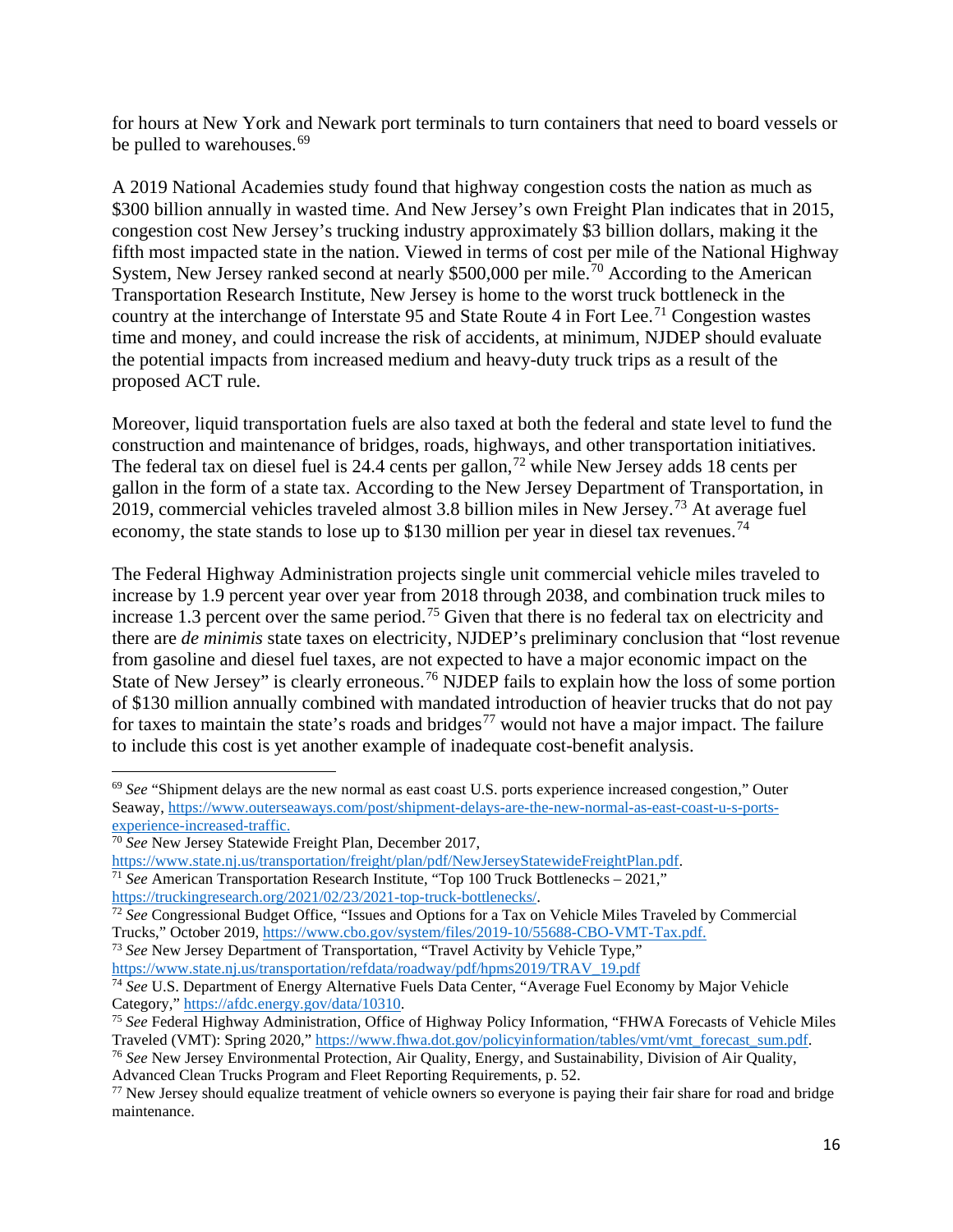### **IV. Legal Considerations**

The proposed ACT rule is unlawful and therefore should not be finalized. Section 209 of the Clean Air Act preempts states from setting their own motor vehicle emissions standards.<sup>[78](#page-16-0)</sup> However, if California seeks to set its own more stringent standards, EPA may issue a preemption waiver. And, under Section 177 of the CAA, other states may then create emissions standards identical to California's if there is an EPA waiver in effect and such action is necessary for the state to come into compliance with the NAAQS.<sup>[79](#page-16-1)</sup>

As NJDEP acknowledges, no such Clean Air Act waiver is in effect and the EPA must first grant a waiver to California as a precondition to the enforcement of the proposed ACT rule. The plain language of the relevant federal statutes precludes states from *adopting* or enforcing standards, making NJDEP's proposed adoption in conflict with the text of the statute, regardless of its plans to defer enforcement until a waiver is granted.

Additionally, the unique circumstances of EPA's current revocation of California's waiver raise substantial legal and policy concerns that NJDEP's proposal fails to address. Stakeholders deserve clarity as to what model years might be affected in a proposed reinstatement. A final reinstatement of the waiver retroactively to past or current model years under production would raise substantial due process and retroactivity concerns. Were those concerns heeded, a final reinstatement covering only partial model years would invalidate NJDEP's proposal and require it to begin a new rulemaking process to align with the reinstated waiver.

NJDEP cites no authority under New Jersey administrative law for a "contingent" rulemaking that depends on a series of other agencies and actors – and of significant concern, other states – taking steps and for good reason. Such contingent rulemakings violate settled norms of fairness, due process and administrative law because they leave stakeholders guessing as to how a rule might affect the public in its final form. As a policy matter, it would be prudent to await the outcome of the waiver proceedings. New Jersey and its stakeholders are spending significant resources on a rule that may not come to pass or may be finalized in a different form depending upon the federal waiver proceeding.

Further, even if a Clean Air Act waiver was in effect in California, states must adopt regulations that are identical to California's rules in order to avoid Federal preemption.<sup>[80](#page-16-2)</sup> In its proposal, NJDEP concedes that it is not identical to California. For example, page 21 of the proposal admits that there are "*key differences between the reporting requirements of California's ACT regulation and the Department's proposed rules*." Further, pages 18-19 highlight the differences in the banking of early adoption credits. Though NJDEP calls its proposal "nearly identical" to California's regulations, that does not meet the statutory requirements to be "identical"; thus, even if a California waiver is reinstated, this rule would not withstand judicial scrutiny.

<span id="page-16-0"></span><sup>78</sup> 42 U.S.C. § 7543(a).

<span id="page-16-1"></span> $79\,42$  U.S.C. § 7543(a).

<span id="page-16-2"></span><sup>80</sup> 42 U.S.C. § 7507.